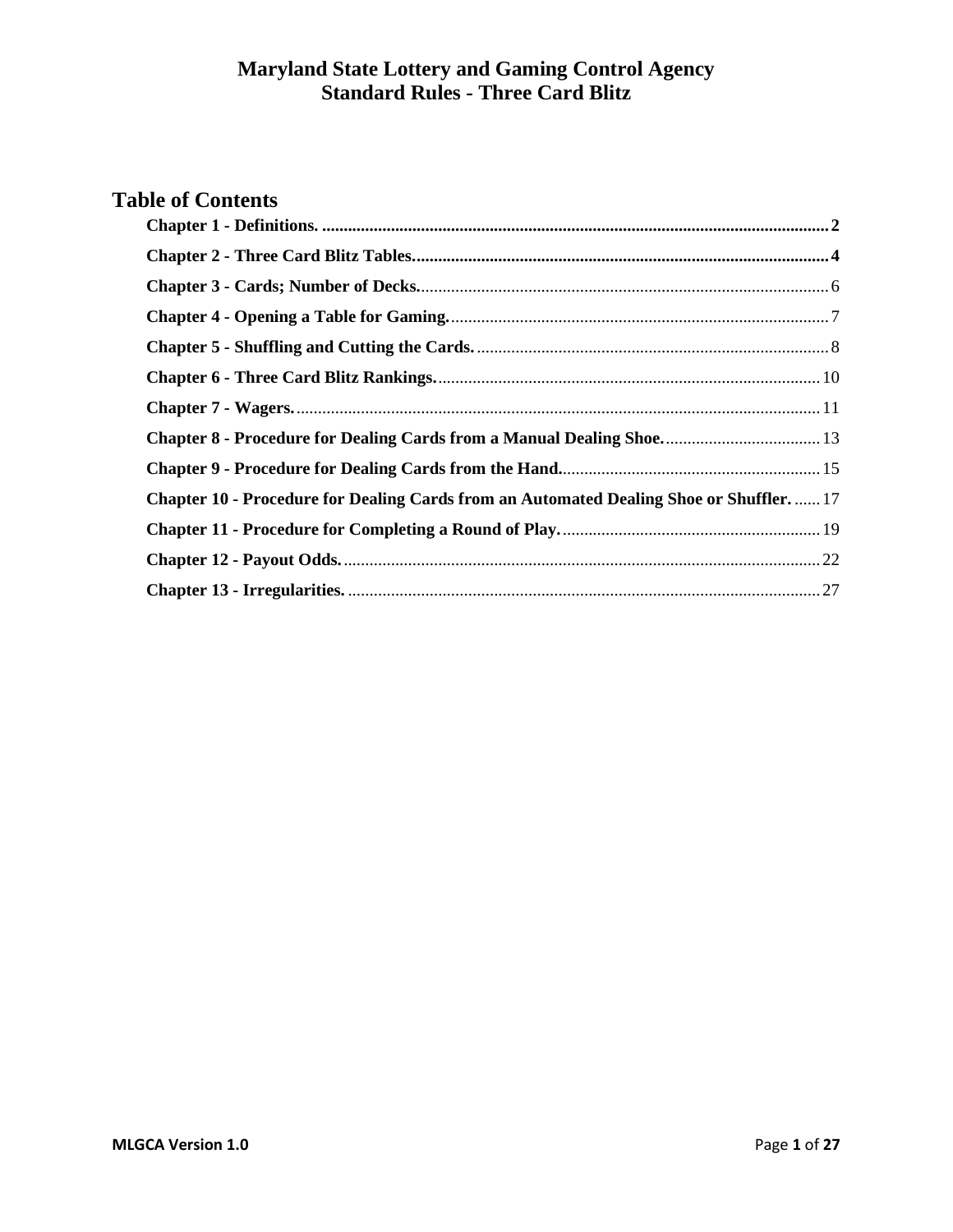## <span id="page-1-0"></span>**Chapter 1 - Definitions.**

A. In addition to the terms defined in the Three Card Blitz chapters, which have the same meaning in this chapter, in this chapter the following terms have the meaning indicated.

B. Terms Defined.

(1) "Ante" means the wager along with the "Blind" that a player is required to make prior to any cards being dealt in order to compete against the dealer's hand in a round of play.

(2) "Blind" means the wager along with the "Ante" that a player is required to make prior to any cards being dealt in order to compete against the dealer's hand in a round of play.

(3) "Dealt Hand" means the seven-card hand that is held by each player and the dealer after the cards are dealt.

(4) "Hand" means the cards used by the player and dealer using up to three suited cards out of the seven cards dealt that will be used in the competition between the player and dealer.

(5) "Flush Bonus" means an optional wager that a player can make prior to any cards being dealt in order to compete against a posted pay table, regardless of the outcome of the player's hand against the dealer.

(6) "Blitz Jackpot" means an optional wager that a player can make prior to any cards being dealt in order to compete against a posted pay table, regardless of the outcome of the player's hand against the dealer. This wager can be offered as a progressive or non-progressive pay table

(7) "Play wager" means an additional wager, equal in value to the Ante Wager, which a player must make if the player opts to remain in competition against the dealer.

(8) "Round of play" means one complete cycle of play during which all wagers have been placed, all cards have been dealt and all remaining wagers have been paid off or collected.

(9) "Point Total" means the score of a hand which is made by using up to three suited cards out of the seven cards dealt.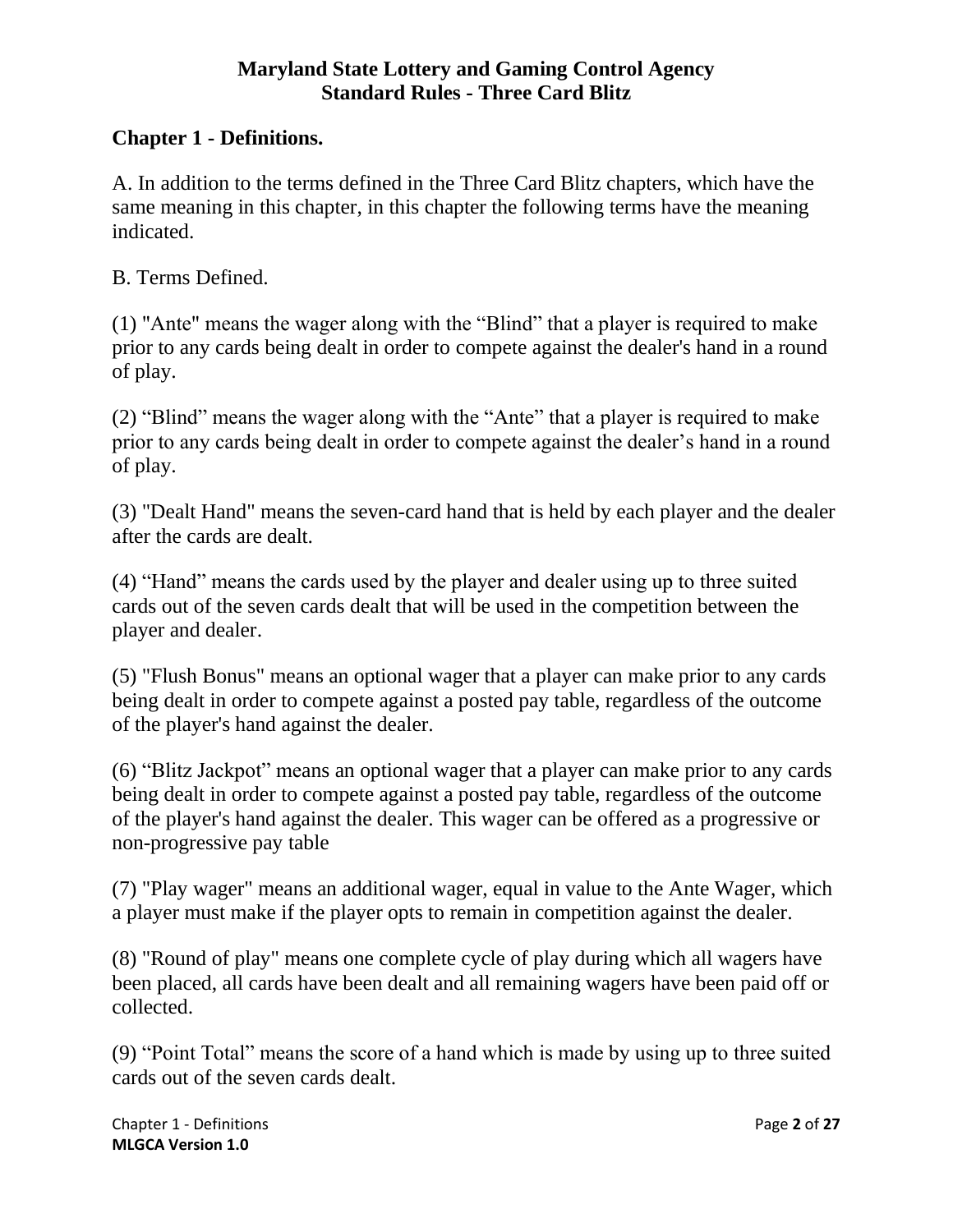(10) "Push" means the player and dealer have identical point totals and the player's wagers involved in the direct competition with the dealers are considered a tie and the player retains their wagers.

(11) "Blitz" means a hand consisting of an Ace and two Ten value cards.

(12) "Royal Blitz" means a hand consisting of an Ace, King, and Queen in the same suit.

(13) "Double Blitz" means a hand consisting of two Blitz combinations.

(14) "Royal Flush" means a hand consisting of an Ace, King, Queen, Jack, and Ten in the same suit that is used as the top jackpot for the Blitz Bonus wager.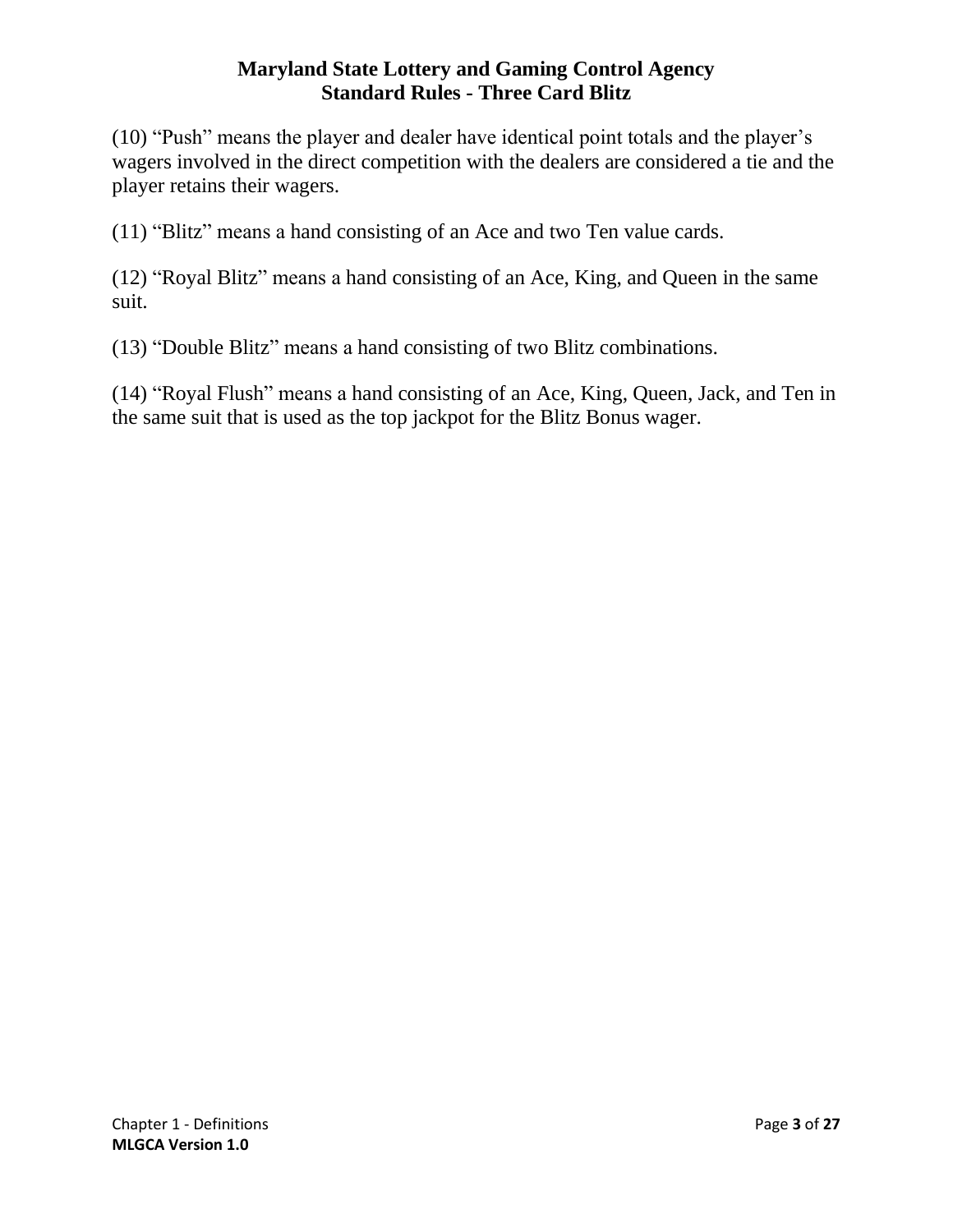## <span id="page-3-0"></span>**Chapter 2 - Three Card Blitz Tables.**

A. Three Card Blitz shall be played on a table having betting positions for no more than six players on one side of the table and a place for the dealer on the opposite side of the table.

B. The layout for a Three Card Blitz table shall be submitted to the Commission and contain, at a minimum:

(1) The name or logo of the facility operator;

(2) Three separate betting areas designated for the placement of Ante, Blind, and Play Wagers for each player;

(3) If a facility operator offers the optional Flush Bonus Wager authorized under Chapter 7 - Wagers, a separate area designated for the placement of the Flush Bonus Wager for each player;

(4) If a facility operator offers the optional Blitz Jackpot Wager authorized under Chapter 7 - Wagers, a separate area designated for the placement of the Blitz Jackpot Wager for each player;

(5) If a facility operator offers the optional Progressive Payout Wager, a separate area designated for the placement of the Progressive Payout Wager for each player;

(6) An inscription that:

(a) Advises players of the payout odds or amounts for all permissible wagers offered by the facility operator, and

(b) Indicates the payout limit per hand established by the facility operator or a generic inscription that the game is subject to the posted payout limit; and

(7) If the payout odds or amounts are not inscribed on the layout as required under §B(6) of this chapter, a sign or posting that identifies the payout odds or amounts, and payout limit per hand, for all permissible wagers.

C. If a facility operator offers a Progressive Payout Wager under Chapter 7 - Wagers, a Three Card Blitz table shall have a progressive table game system for the placement of Progressive Payout Wagers that shall include: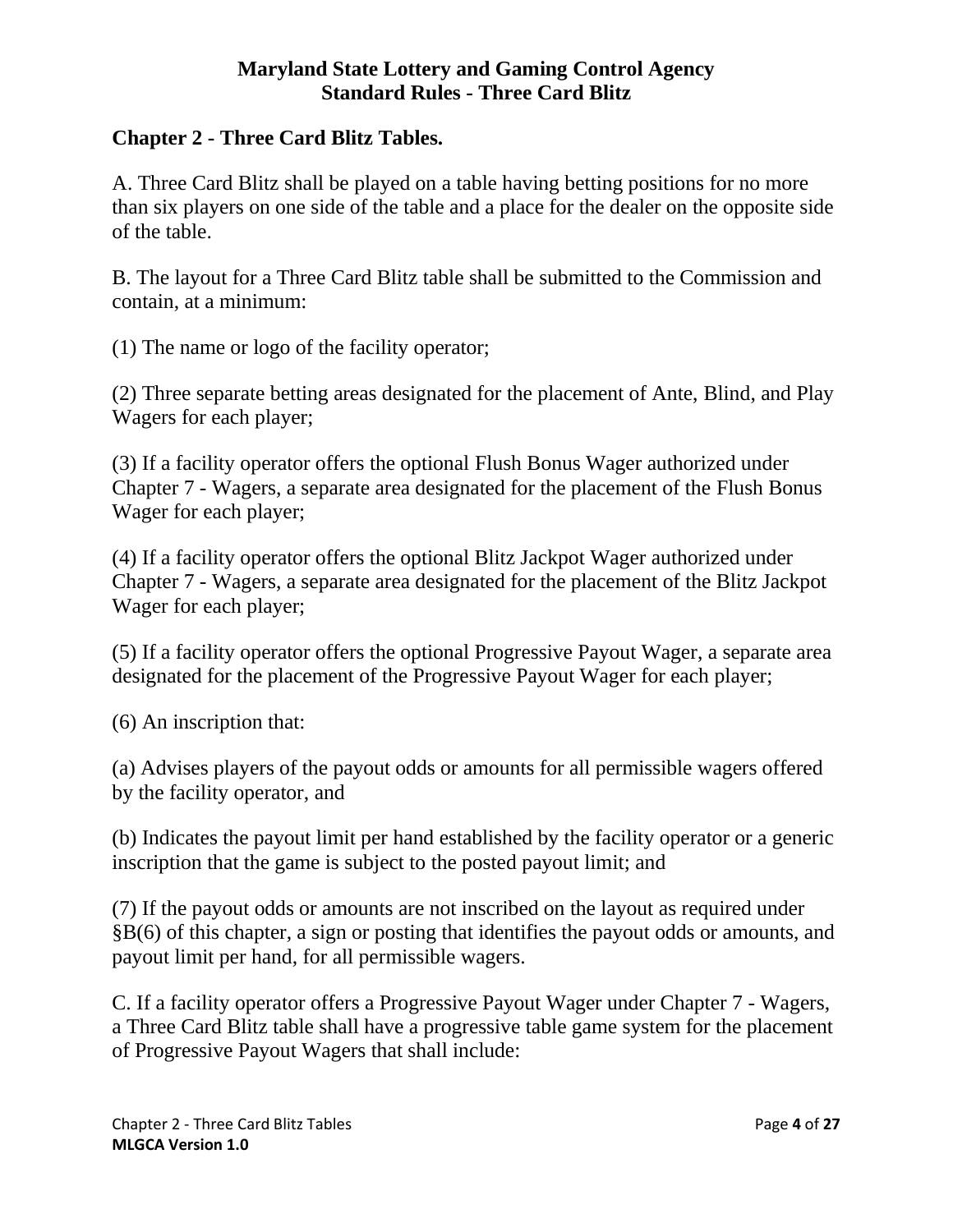(1) A wagering device at each betting position that acknowledges or accepts the placement of the Progressive Payout Wager; and

(2) A device that controls or monitors the placement of Progressive Payout Wagers at the gaming table and includes a mechanism such as a lock-out button that prevents the recognition of any Progressive Payout Wager placed after the dealer has announced "no more bets."

D. Each Three Card Blitz table shall have a:

(1) Drop box and a tip box attached on the same side of the table as, but on opposite sides of, the dealer, as approved by the Commission; and

(2) Discard rack securely attached to the top of the dealer's side of the table.

E. The Commission may approve an alternative location for the tip box when a card shuffling device or other table game equipment prevents the placement of the drop box and tip box on the same side of the gaming table as, but on opposite sides of, the dealer.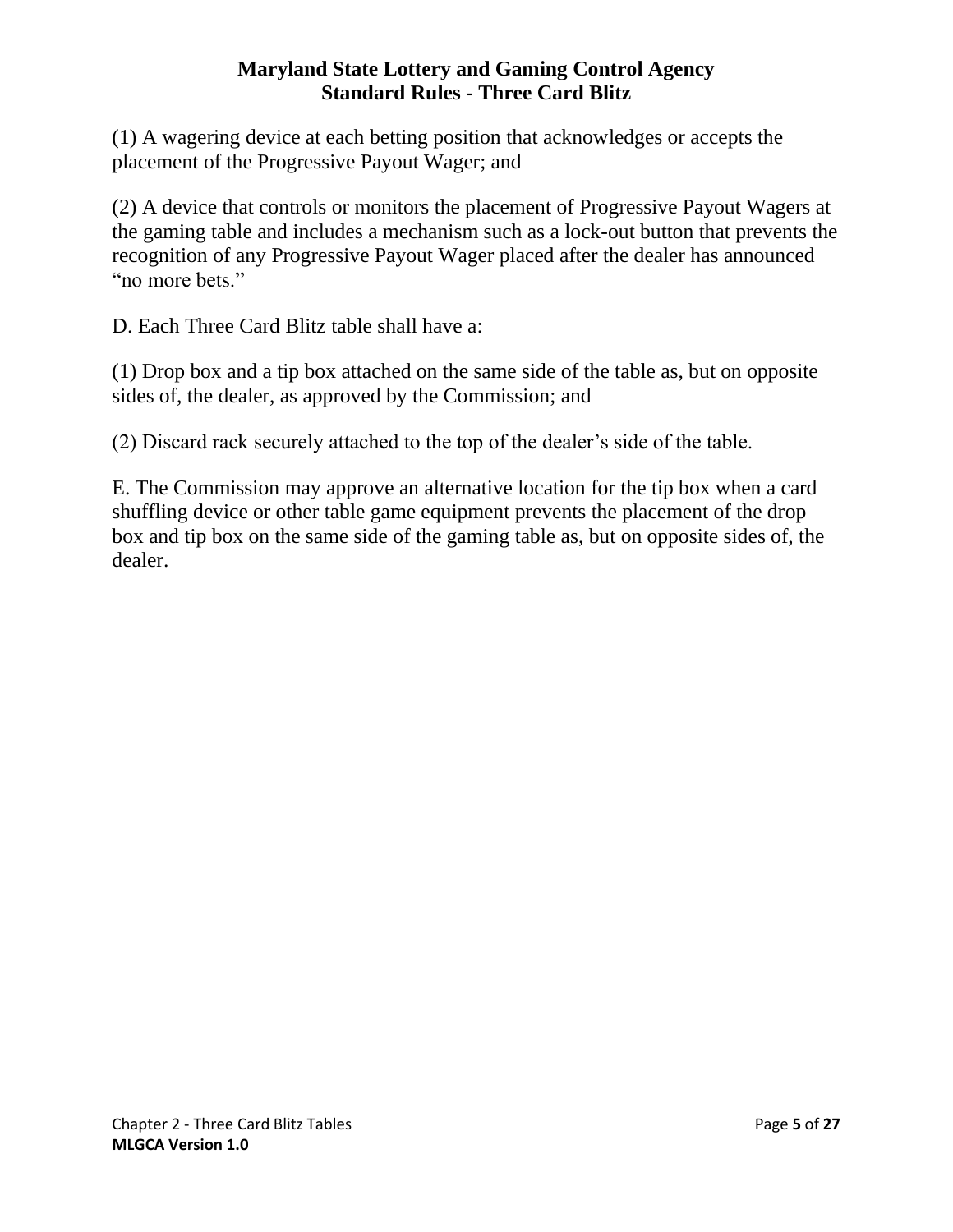## <span id="page-5-0"></span>**Chapter 3 - Cards; Number of Decks.**

A. Except as provided in §B of this chapter:

(1) Three Card Blitz shall be played with one deck of cards;

(2) The cards of a deck shall be identical in appearance; and

(3) A deck shall contain two cover cards.

B. If an automated card shuffling device is utilized, Three Card Blitz may be played with two decks of cards in accordance with the following requirements:

(1) The cards in each deck shall be of the same design;

(2) The backs of the cards in one deck shall be of a different color than the cards included in the other deck;

(3) One deck of cards shall be shuffled and stored in the automated card shuffling device while the other deck is being used to play the game;

(4) Both decks of cards shall be continuously alternated in and out of play, with each deck being used for every other round of play; and

(5) The cards from only one deck shall be placed in the discard rack at any given time.

C. The decks of cards used in Three Card Blitz shall be changed at least every:

(1) Four hours if the cards are dealt by hand; and

(2) Eight hours if the cards are dealt from a manual or automated dealing shoe.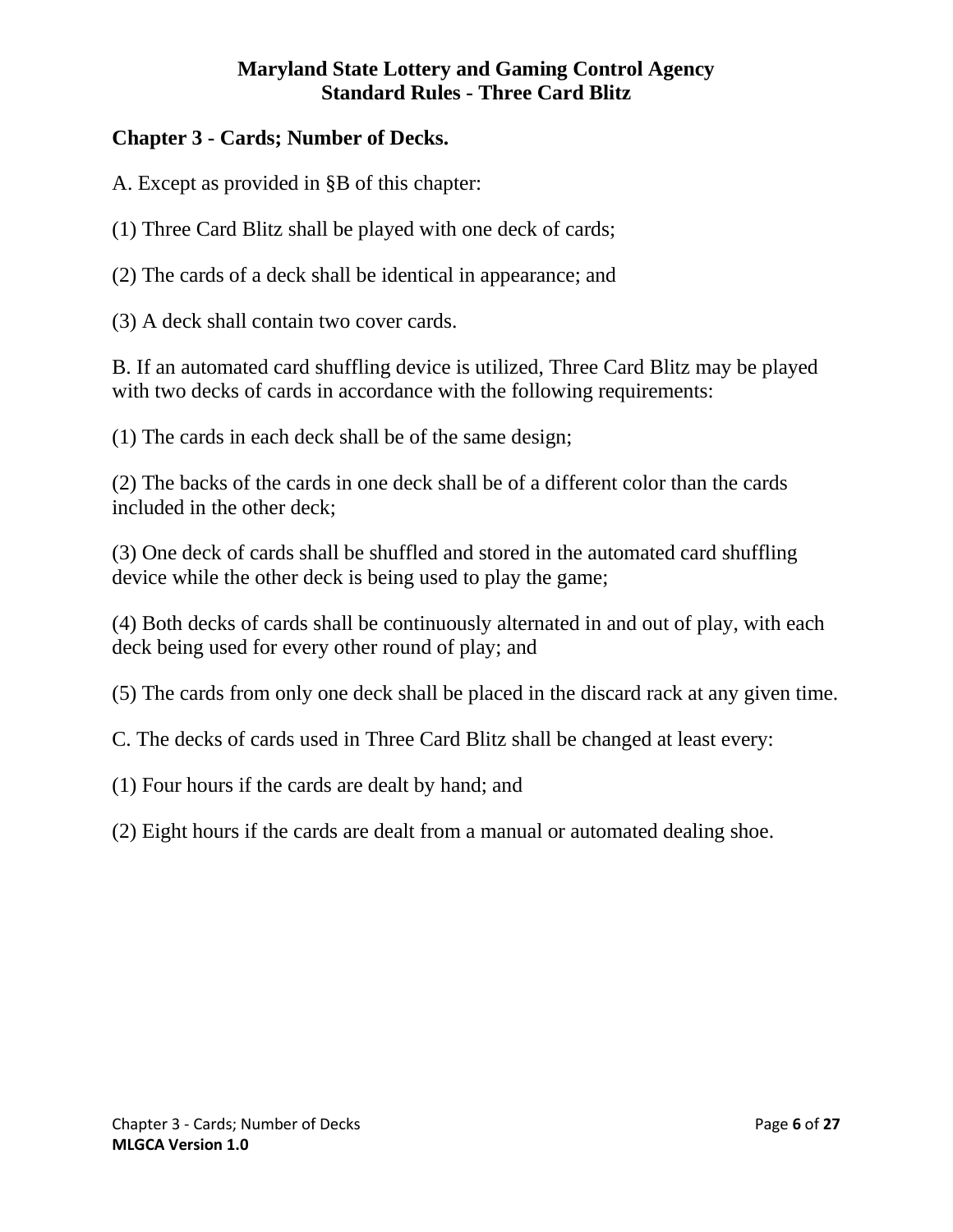## <span id="page-6-0"></span>**Chapter 4 - Opening a Table for Gaming.**

A. After receiving one or more decks of cards at the table, the dealer shall inspect the cards for any defects and a floorperson assigned to the table shall verify the inspection.

B. After the cards are inspected, the dealer shall spread out the cards face up, in horizontal fan shaped columns by deck according to suit and in sequence, on the table for visual inspection by the first player to arrive at the table.

C. After the first player arriving at the table has been afforded an opportunity to visually inspect the cards, the dealer shall:

(1) Turn the cards face down on the table;

- (2) Mix the cards thoroughly by washing them; and
- (3) Stack the cards.

D. After stacking the cards, the dealer shall shuffle the cards in accordance with Chapter 5 - Shuffling and Cutting the Cards.

E. If an automated card shuffling device is utilized and two decks of cards are received at the table, each deck of cards shall be spread for inspection, mixed, stacked, and shuffled in accordance with §§A—C of this chapter.

F. If the decks of cards received at the table are pre-inspected and pre-shuffled, §§A— D of this chapter do not apply.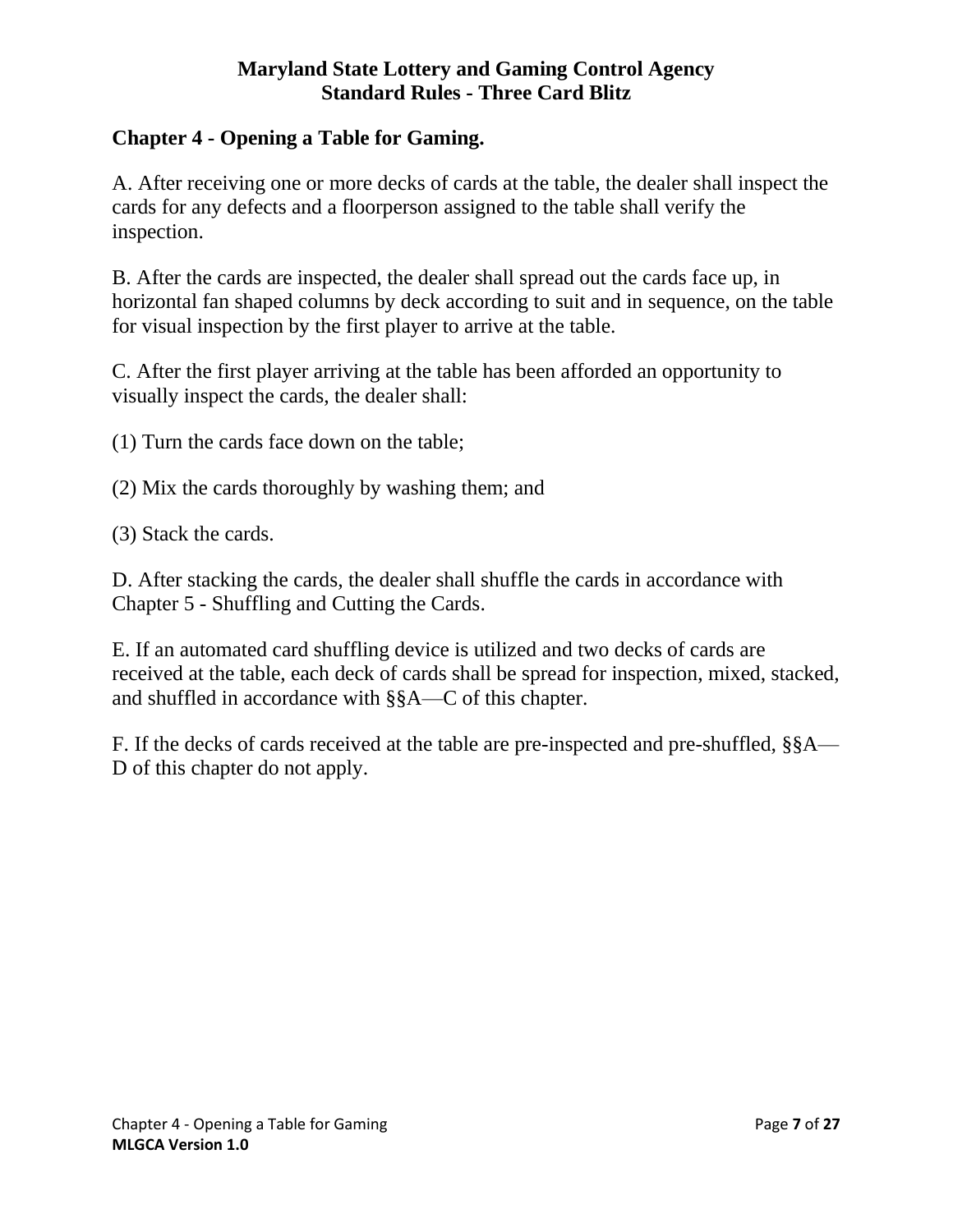# <span id="page-7-0"></span>**Chapter 5 - Shuffling and Cutting the Cards.**

A. Unless the cards were pre-shuffled, the dealer shall shuffle the cards so they are randomly intermixed, manually or with an automated card shuffling device:

(1) Immediately prior to commencement of play;

(2) After each round of play has been completed; or

(3) When directed by a floorperson or above.

B. Upon completion of the shuffle, the dealer or automated shuffling device shall place the deck of cards in a single stack.

C. The facility operator may use an automated card shuffling device which, upon completion of the shuffling of the cards, inserts the stack of cards directly into a dealing shoe.

D. After the cards have been shuffled and stacked, the dealer shall:

(1) If the cards were shuffled using an automated card shuffling device, deal or deliver the cards in accordance with Chapters 8 - Procedure for Dealing Cards from a Manual Dealing Shoe, 9 - Procedure for Dealing Cards from the Hand or 10 - Procedure for Dealing Cards from an Automated Dealing Shoe or Shuffler; or

(2) If the cards were shuffled manually or were pre-shuffled, cut the cards in accordance with §F of this chapter.

E. The deck shall be removed from the table if an automated card shuffling device:

(1) Is being used which counts the number of cards in the deck after the completion of each shuffle and indicates whether 52 cards are present; and

(2) The device reveals that an incorrect number of cards are present.

F. If a cut of the cards is required, the dealer shall place the cover card in the stack at least ten cards in from the top of the stack.

(1) After the cover card has been inserted, the dealer shall take all cards above the cover card and the cover card and place them on the bottom of the stack.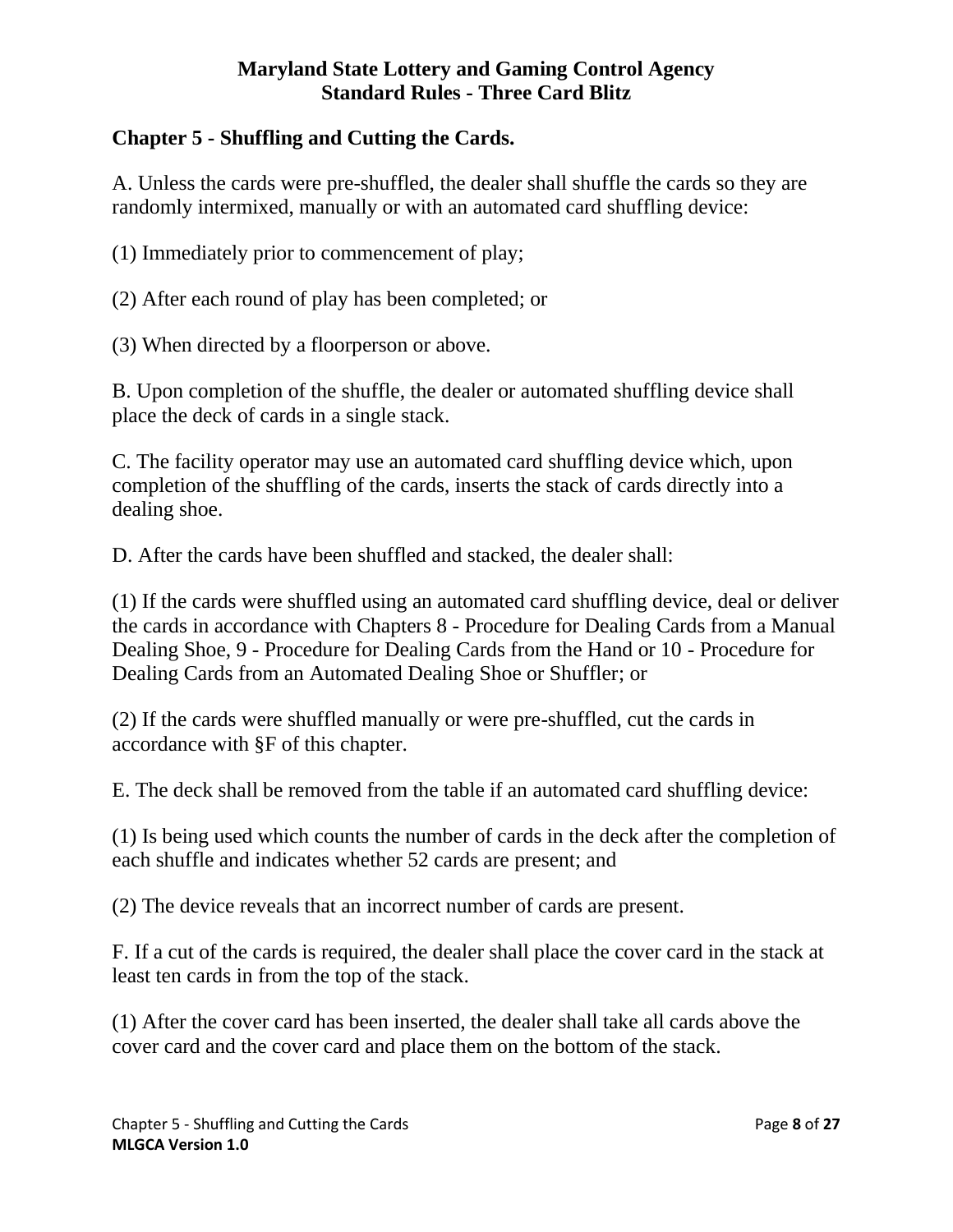(2) The stack of cards shall then be inserted into the dealing shoe for commencement of play.

G. After the cards have been cut and before any cards have been dealt, a floorperson or above may require the cards to be recut if the floorperson determines that the cut was performed improperly or in any way that might affect the integrity or fairness of the game.

H. If there is no gaming activity at a Three Card Blitz table which is open for gaming, the dealer shall:

(1) Unless a player requests that the cards be spread face up on the table, spread out the cards on the table face down; and

(2) After the first player arriving at the table is afforded an opportunity to visually inspect the cards, complete the procedures in Chapter 4 - Opening a Table for Gaming.

I. If a facility operator utilizes a dealing shoe, or other device that automatically reshuffles and counts the cards, that was submitted to, and approved by, the Commission prior to its use in a licensed facility, §§D—F of this chapter do not apply.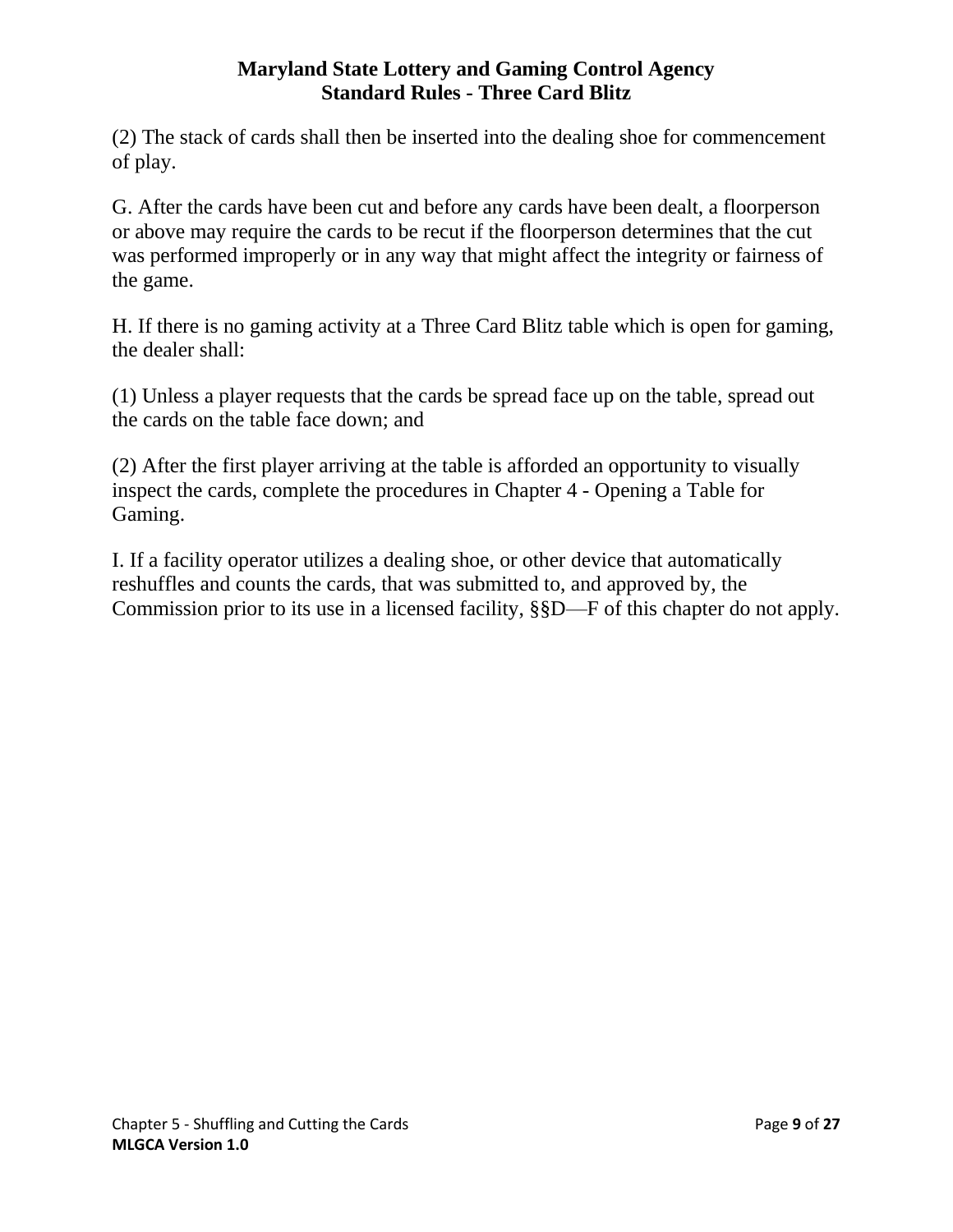## <span id="page-9-0"></span>**Chapter 6 - Three Card Blitz Rankings.**

A. In order of highest to lowest rank, the rank of the cards used in Three Card Blitz is: ace, king, queen, jack, 10, 9, 8, 7, 6, 5, 4, 3, and 2.

- B. The value of the cards shall be as follows:
- (1) Any card from 2 to 10 shall have its face value;
- (2) Any jack, queen or king shall have a value of 10; and
- (3) An ace is valued at 11.
- C. All suits are equal in rank.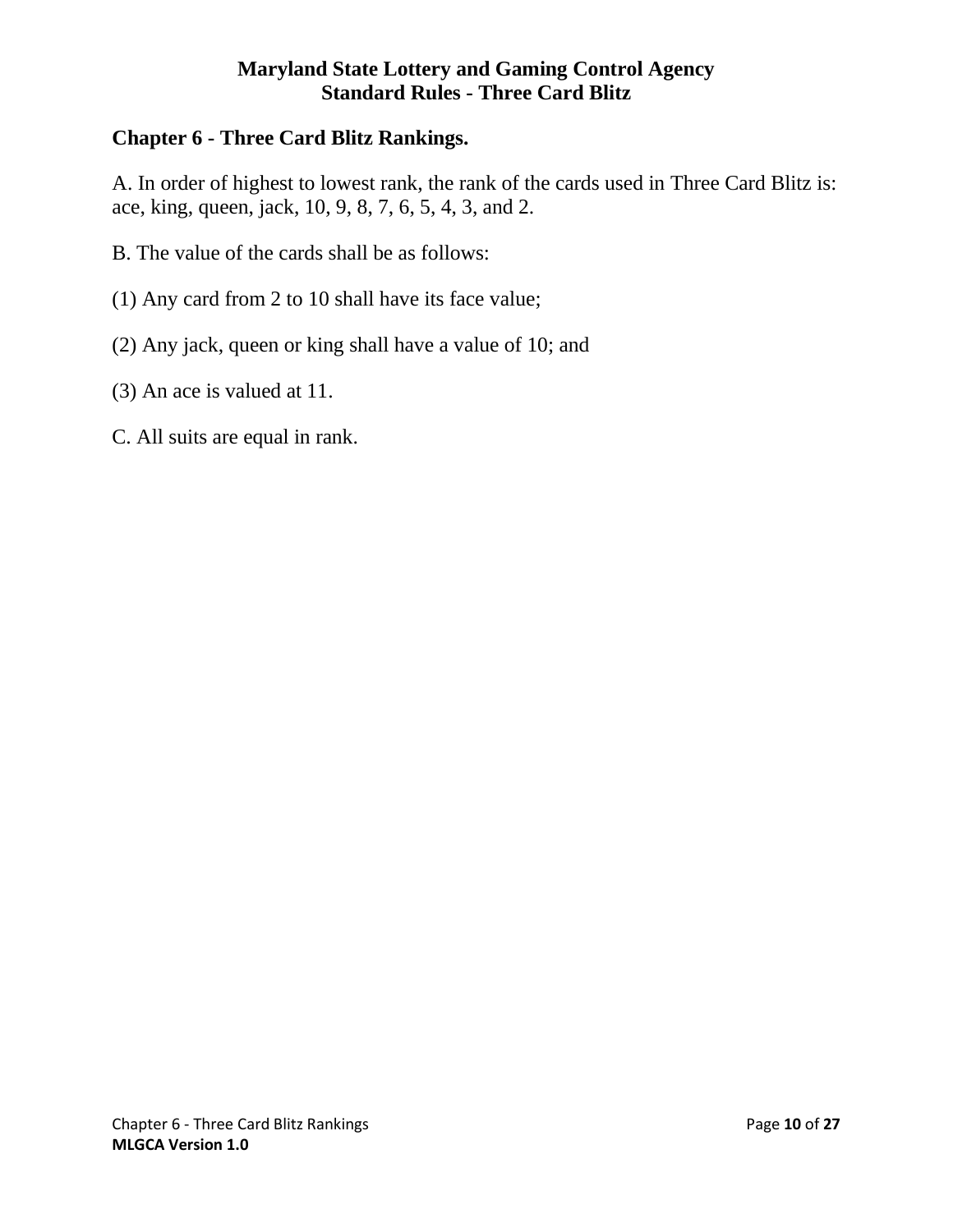# <span id="page-10-0"></span>**Chapter 7 - Wagers.**

A. A player shall make a wager at Three Card Blitz by placing value chips or plaques on the appropriate areas of the table layout.

B. A verbal wager accompanied by cash may not be accepted.

C. Only a player who is seated at a Three Card Blitz table may wager at the game.

(1) After a player has placed a wager and received cards, that player shall remain seated until the completion of the round of play.

(2) If a player leaves the table during a round of play, a wager made by the player may be considered abandoned and may be treated as a losing wager.

D. Except for the Play Wager, all wagers shall be placed prior to the dealer announcing "no more bets" in accordance with the dealing procedure in Chapters 8 - Procedure for Dealing Cards from a Manual Dealing Shoe, 9 - Procedure for Dealing Cards from the Hand or 10 - Procedure for Dealing Cards from an Automated Dealing Shoe or Shuffler.

E. Except as provided in Chapter 11 - Procedure for Completing a Round of Play, a wager may not be made, increased or withdrawn after the dealer has announced "no more bets."

F. The following wagers may be placed in the game of Three Card Blitz:

(1) A player shall compete against the dealer's Three Card Blitz hand by placing both an Ante Wager and a Blind Wager in equal amounts, then a Play Wager, in accordance with Chapter 11 - Procedure for Completing a Round of Play.

(2) In addition to the Ante Wager and Blind Wager, a player may compete against a posted paytable by placing a Flush Bonus Wager.

(3) In addition to the Ante Wager and Blind Wager, a player may compete against a posted paytable by placing a Blitz Jackpot Wager.

(4) If specified in its Rules Submission, a facility operator may offer to each player at a Three Card Blitz table the option to make an additional Progressive Payout Wager that the player will receive a Progressive Payout Hand.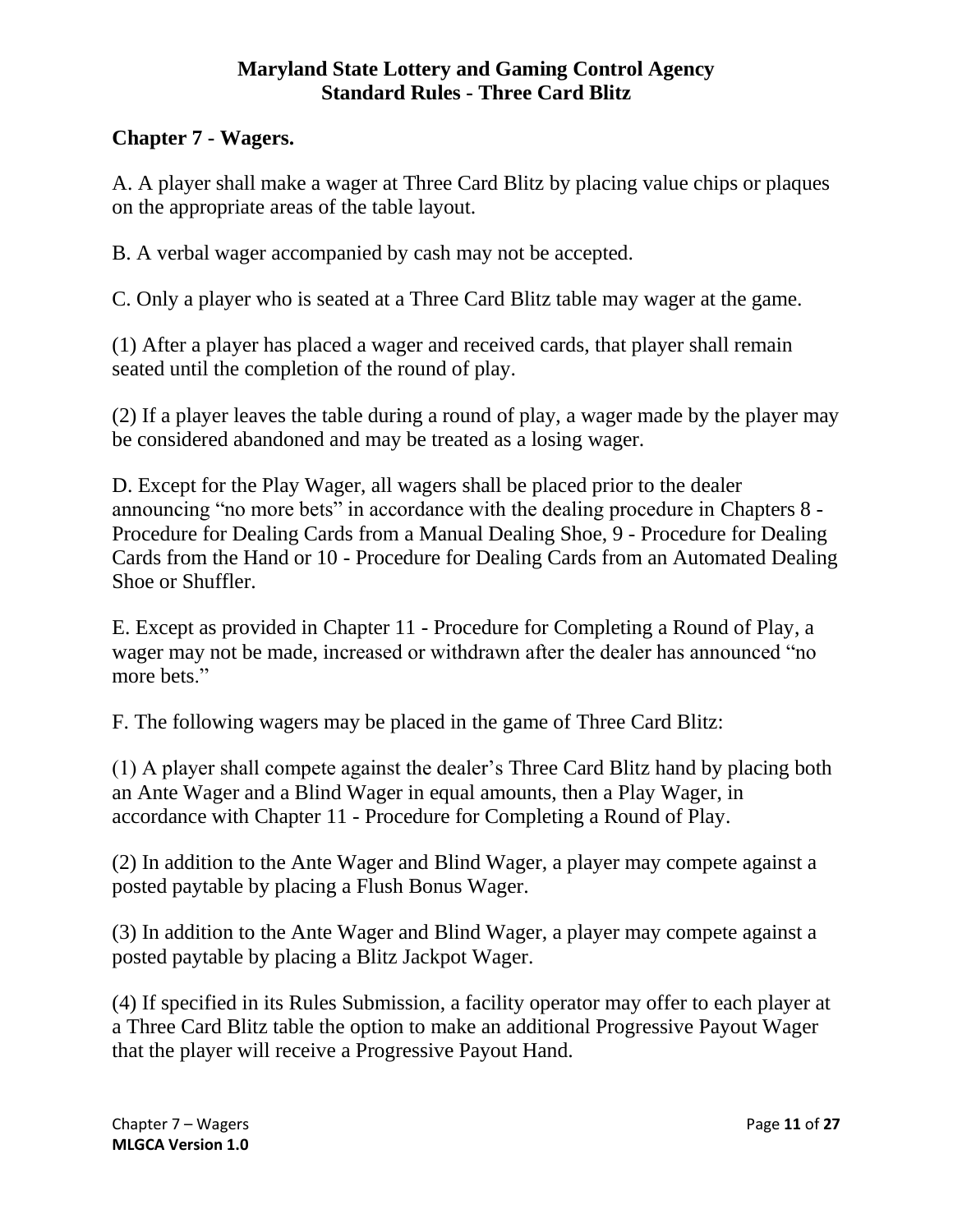(a) After placing the Ante and Blind Wagers, a player may make the additional Progressive Payout Wager by placing a value chip onto the progressive wagering device designated for that player.

(b) A player is responsible for verifying that the player's Progressive Payout Wager has been accepted.

G. A facility operator shall specify in its Rules Submission under COMAR 36.05.03.19 the number of adjacent boxes on which a player may place a Three Card Blitz Wager in one round of play.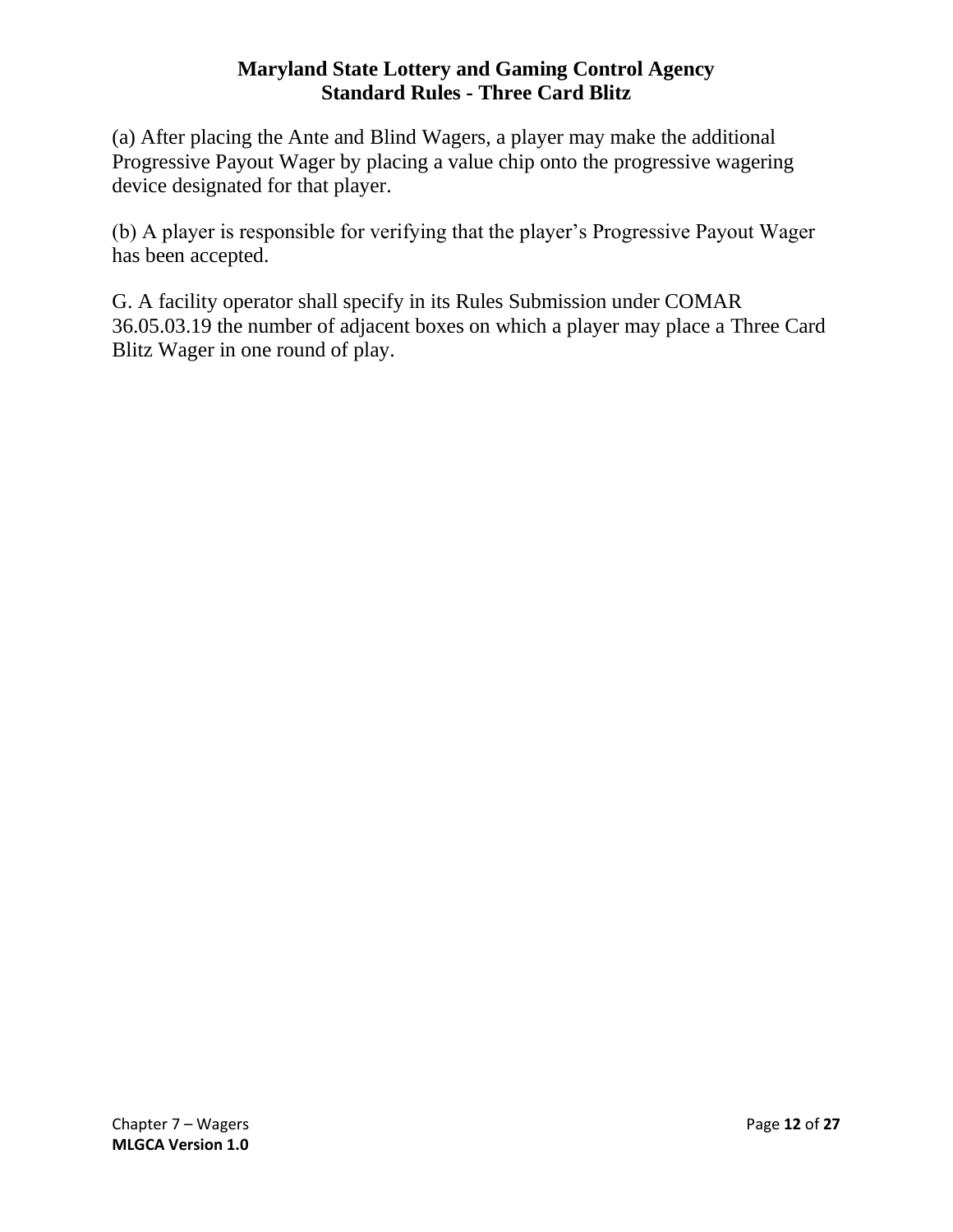# <span id="page-12-0"></span>**Chapter 8 - Procedure for Dealing Cards from a Manual Dealing Shoe.**

A. If a manual dealing shoe is used, it shall be located on the table in a location approved by the Commission.

B. After the procedures required under Chapter 5 - Shuffling and Cutting the Cards have been completed, the stacked deck of cards shall be placed in the dealing shoe by the dealer or by the automated card shuffling device.

C. Prior to dealing the cards, the dealer shall:

(1) Announce "no more bets";

(2) If the Progressive Payout Wager is being offered, use the progressive table game system to prevent the placement of any additional Progressive Payout Wagers;

(3) If any Progressive Payout Wagers have been made, collect the wagers and, on the layout in front of the table inventory container, verify that the number of value chips wagered equals the number of Progressive Payout Wagers accepted by the progressive table game system; and

(4) Place the value chips into the table inventory container.

D. The dealer shall:

(1) Remove each card from the dealing shoe with the hand of the dealer that is the closest to the dealing shoe and place it on the appropriate area of the layout with the opposite hand;

(2) Starting with the player farthest to the dealer's left and continuing around the table in a clockwise manner, deal one card at a time to each player who placed the required wagers in accordance with Chapter 7 - Wagers and to the dealer, under a cover card, until each player who placed the required wagers, and the dealer, have seven cards;

(3) After dealing all cards, remove the stub from the manual dealing shoe and, except as provided in §F of this chapter, place the stub in the discard rack without exposing the cards.

Chapter 8 - Procedure for Dealing Cards from a Manual Dealing Shoe Page **13** of **27 MLGCA Version 1.0** E. If an automated card shuffling device described in Chapter 5 - Shuffling and Cutting the Cards is not being used, the dealer shall count the stub at least once every 5 rounds of play to determine if the correct number of cards are still present in the deck by counting the cards face down on the layout.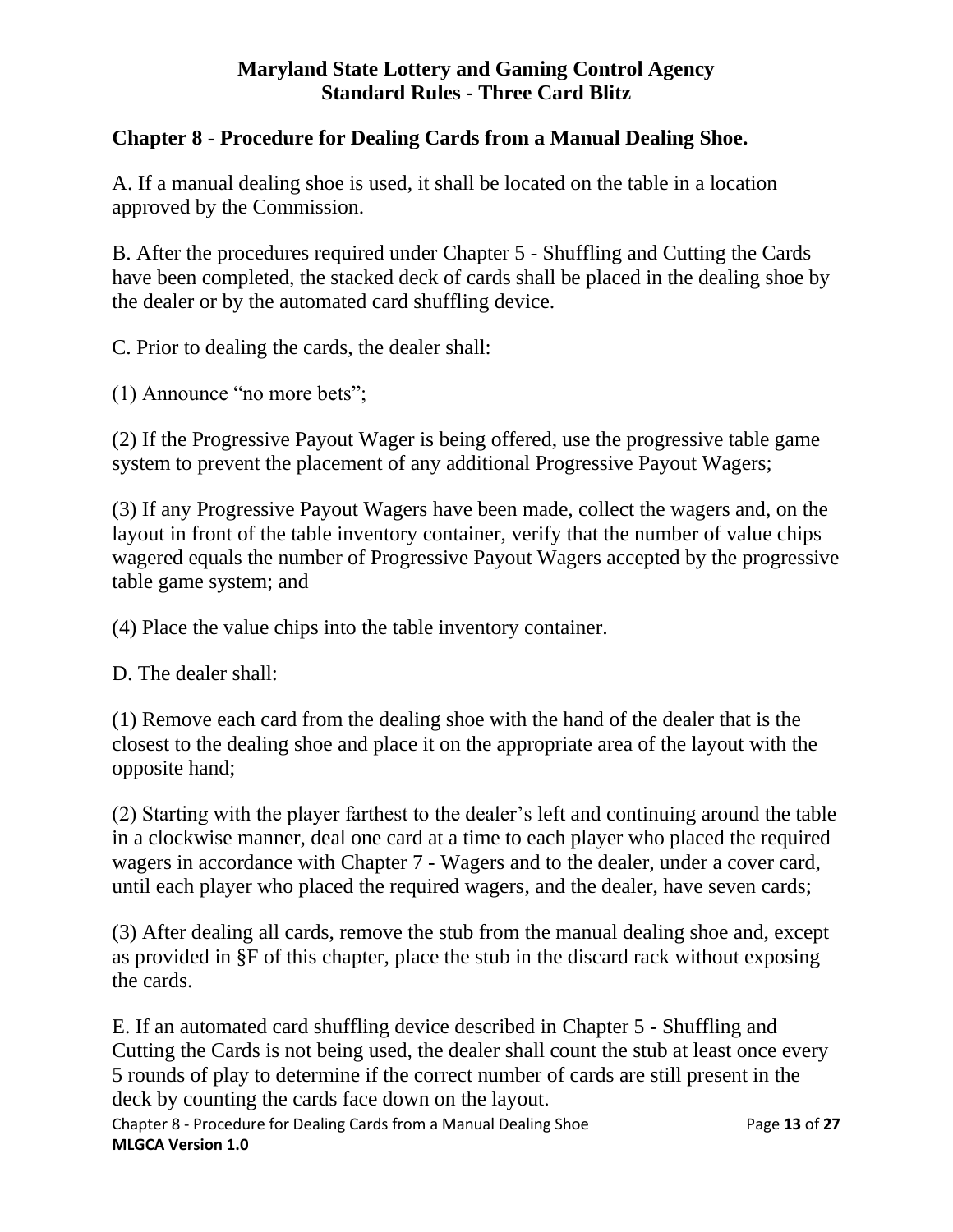F. If the count of the stub indicates that 52 cards are in the deck, the dealer shall place the stub in the discard rack without exposing the cards.

G. If the count of the stub indicates that the number of cards in the deck is incorrect, the dealer shall determine if the cards were misdealt.

(1) If the cards were misdealt but 52 cards remain in the deck, all hands are void and the dealer shall return all wagers to the players.

(2) If the cards were not misdealt, all hands are void, and the dealer shall return all wagers to the players and remove the entire deck of cards from the table.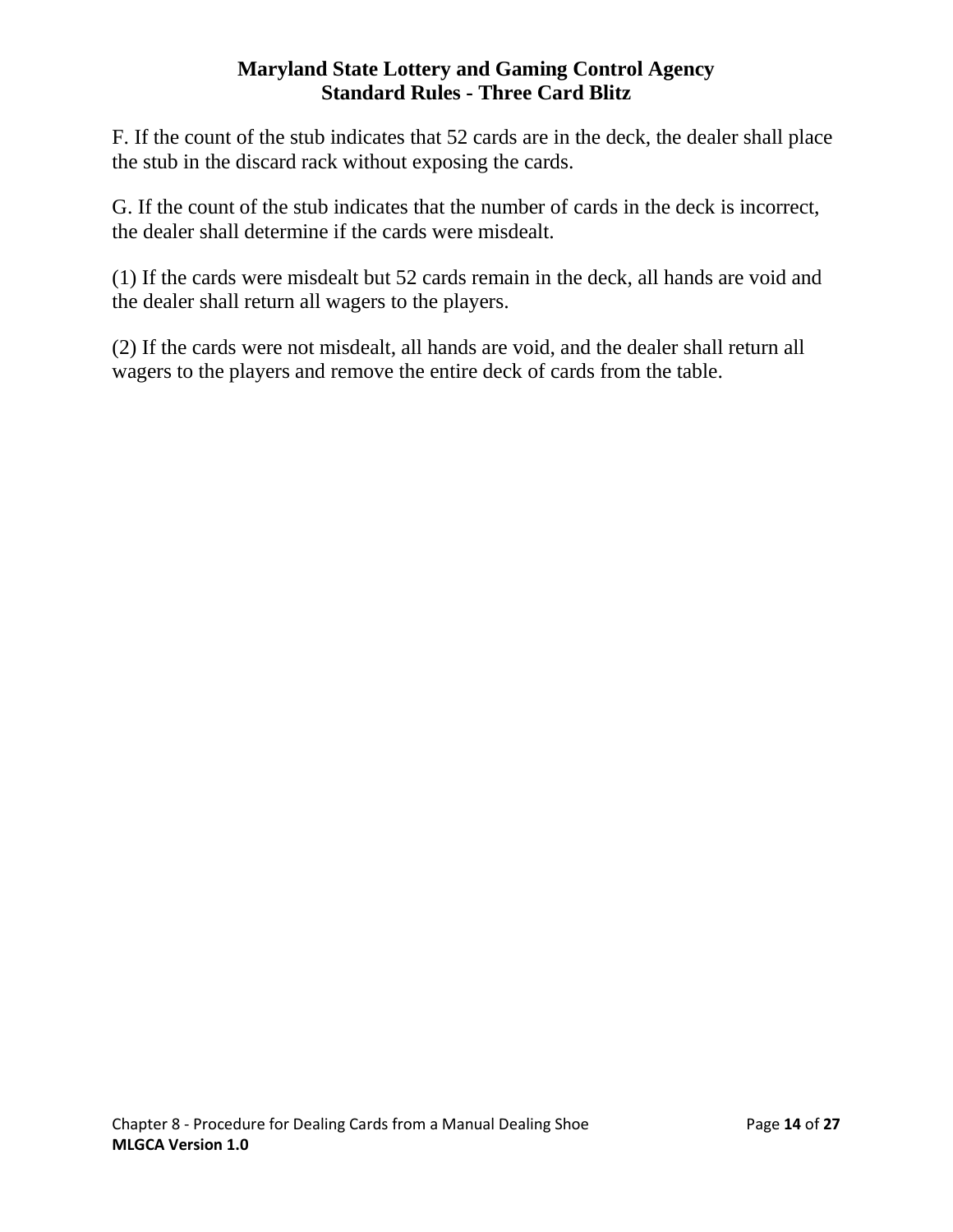## <span id="page-14-0"></span>**Chapter 9 - Procedure for Dealing Cards from the Hand.**

A. If the cards are dealt from the dealer's hand, the following requirements shall be met:

(1) An automated shuffling device shall be used to shuffle the cards; and

(2) After the procedures required under Chapter 5 - Shuffling and Cutting the Cards have been completed, the dealer shall place the stacked deck of cards in either hand, and:

(a) After the dealer has chosen the hand in which he will hold the cards, the dealer shall continue to use that hand whenever holding the cards during that round of play; and

(b) The cards held by the dealer shall be kept over the table inventory container and in front of the dealer at all times.

(3) Prior to dealing any cards, the dealer shall announce "no more bets," and:

(a) If the Progressive Payout Wager is being offered, use the progressive table game system to prevent the placement of any additional Progressive Payout Wagers;

(b) If any Progressive Payout Wagers have been made, collect the wagers and, on the layout in front of the table inventory container, verify that the number of value chips wagered equals the number of Progressive Payout Wagers accepted by the progressive table game system; and

(c) Place the value chips into the table inventory container.

B. The dealer shall:

(1) Deal each card by holding the deck of cards in the chosen hand and use the other hand to remove the top card of the deck and place it face down on the appropriate area of the layout;

(2) Starting with the player farthest to the dealer's left and continuing around the table in a clockwise manner, deal one card at a time to each player who placed the required wagers in accordance with Chapter 7 - Wagers and to the dealer, under a cover card, until each player who placed the required wagers and the dealer have seven cards;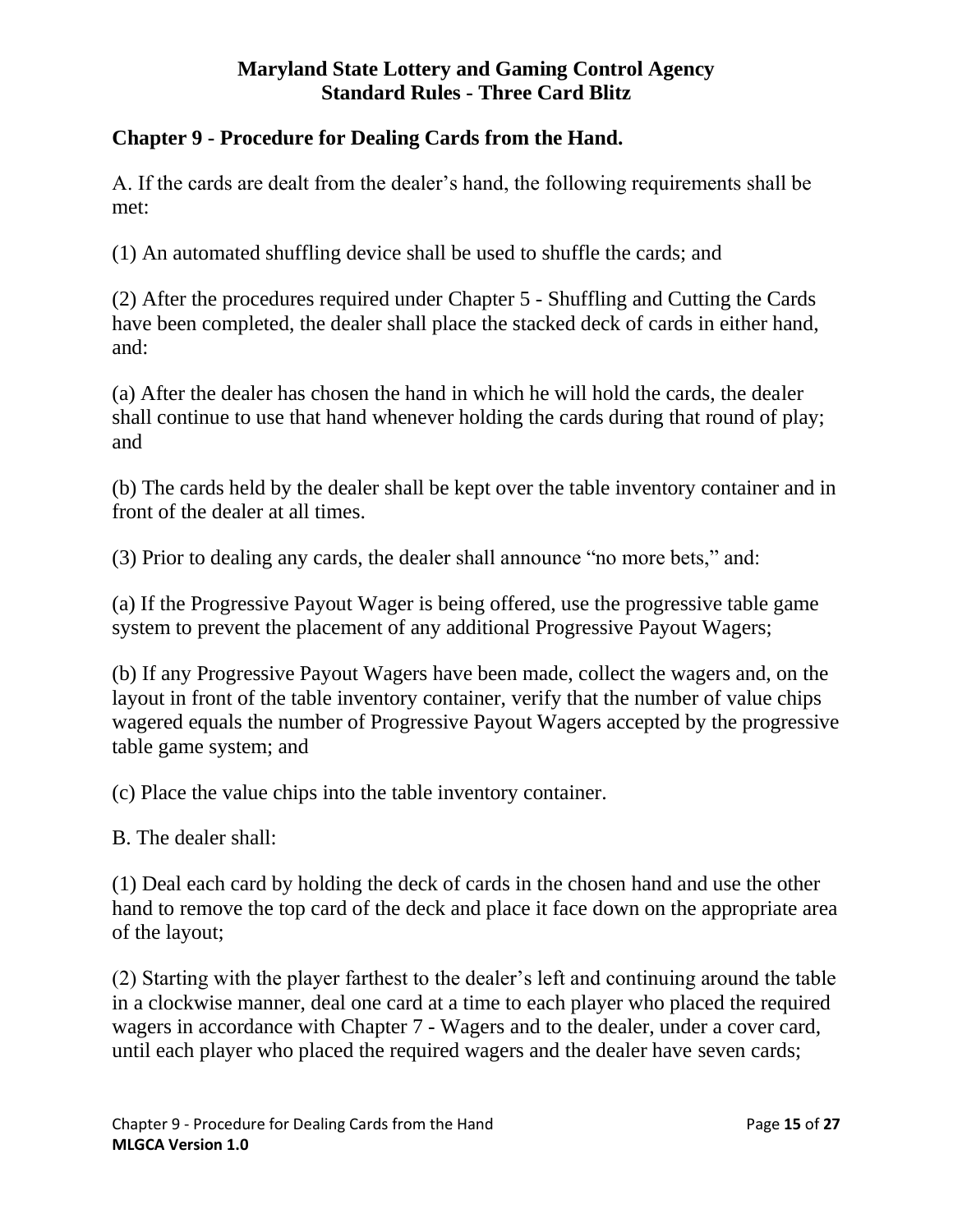(3) Except as provided in §C of this chapter, after dealing all cards, place the stub in the discard rack without exposing the cards.

C. If an automated card shuffling device described in Chapter 5 - Shuffling and Cutting the Cards is not being used, the dealer shall count the stub at least once every five rounds of play to determine if the correct number of cards are still present in the deck by counting the cards face down on the layout.

D. If the count of the stub indicates that 52 cards are in the deck, the dealer shall place the stub in the discard rack without exposing the cards.

E. If the count of the stub indicates that the number of cards in the deck is incorrect, the dealer shall determine if the cards were misdealt.

(1) If the cards were misdealt but 52 cards remain in the deck, all hands are void and the dealer shall return all wagers to the players.

(2) If the cards were not misdealt, all hands are void, and the dealer shall return all wagers to the players and remove the entire deck of cards from the table.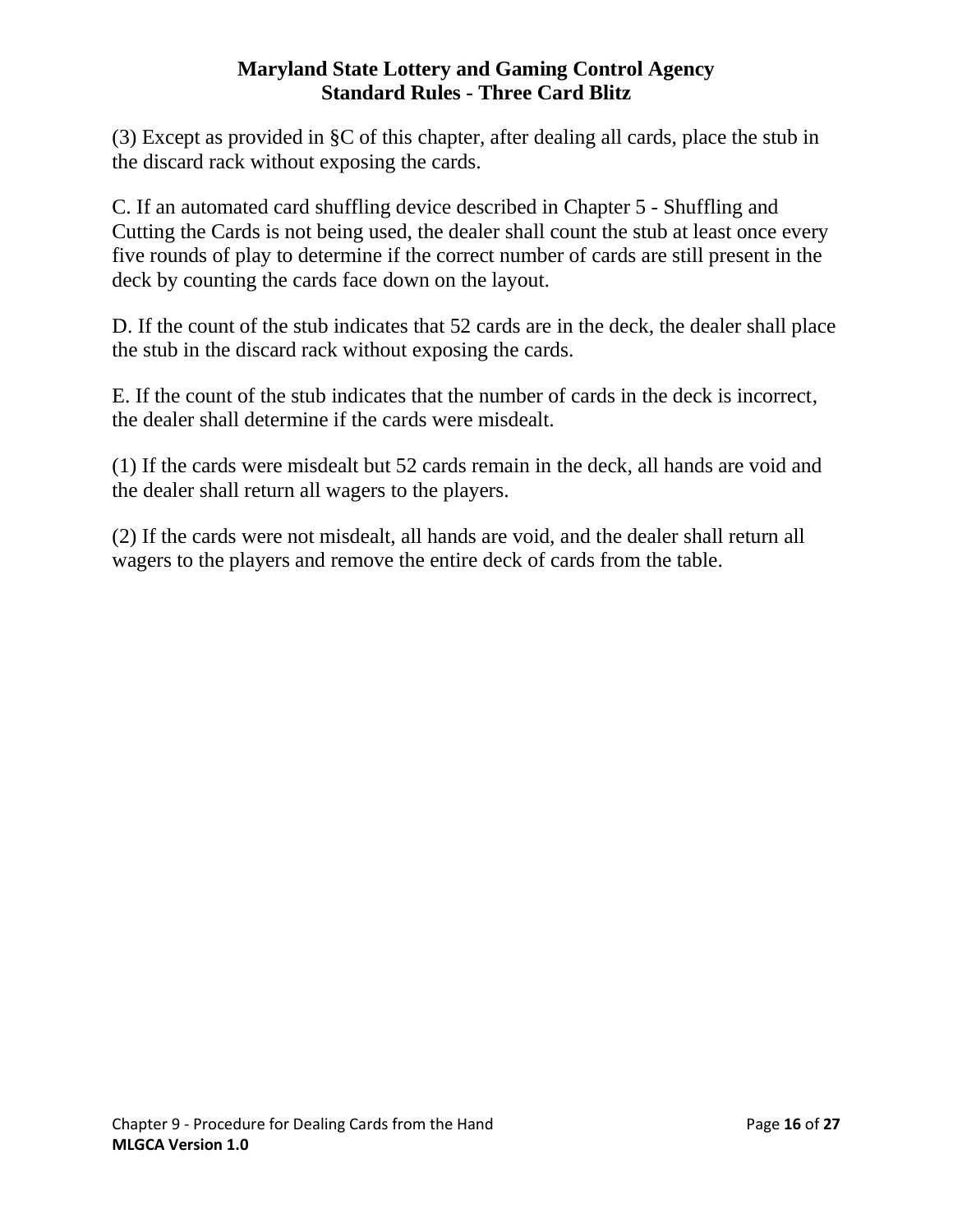## <span id="page-16-0"></span>**Chapter 10 - Procedure for Dealing Cards from an Automated Dealing Shoe or Shuffler.**

A. If the cards are dealt from an automated dealing shoe or shuffler, the following requirements shall be met:

(1) After the procedures required under Chapter 5 - Shuffling and Cutting the Cards have been completed, the cards shall be placed in the automated dealing shoe or shuffler; and

(2) Prior to the shoe or shuffler dispensing any stacks of cards, the dealer shall:

(a) Announce "no more bets"; and

(b) If the Progressive Payout Wager is being offered:

(i) Use the progressive table game system to prevent the placement of any additional Progressive Payout Wagers;

(ii) If any Progressive Payout Wagers have been made, collect the wagers and on the layout in front of the table inventory container, verify that the number of value chips wagered equals the number of Progressive Payout Wagers accepted by the progressive table game system; and

(iii) Place the value chips into the table inventory container.

B. The dealer shall use the following procedures when dealing Three Card Blitz:

(1) Deliver to the dealer a set of seven starting cards from the shuffler, and starting from the dealer's left and working clockwise around the table, deliver the next sevencard stacks, face down to each player who placed an Ante and Blind Wager in accordance with Chapter 7 - Wagers; or

(3) Starting from the dealer's left and working clockwise around the table, deliver a set of seven-card stacks, face down to each player who placed an Ante and Blind Wager in accordance with Chapter 7 – Wagers, and leave the dealer's cards in the shuffler until all the players have acted on the player hands in accordance with Chapter 11 – Procedures for Completing a Round of Play; and

(4) After dispensing and delivering each seven-card stack, remove the remaining cards from the automated dealing shoe or shuffler and place the stub in the discard rack without exposing the cards.

Chapter 10 - Procedure for Dealing Cards from an Automated Dealing Shoe or Shuffler Page **17** of **27 MLGCA Version 1.0**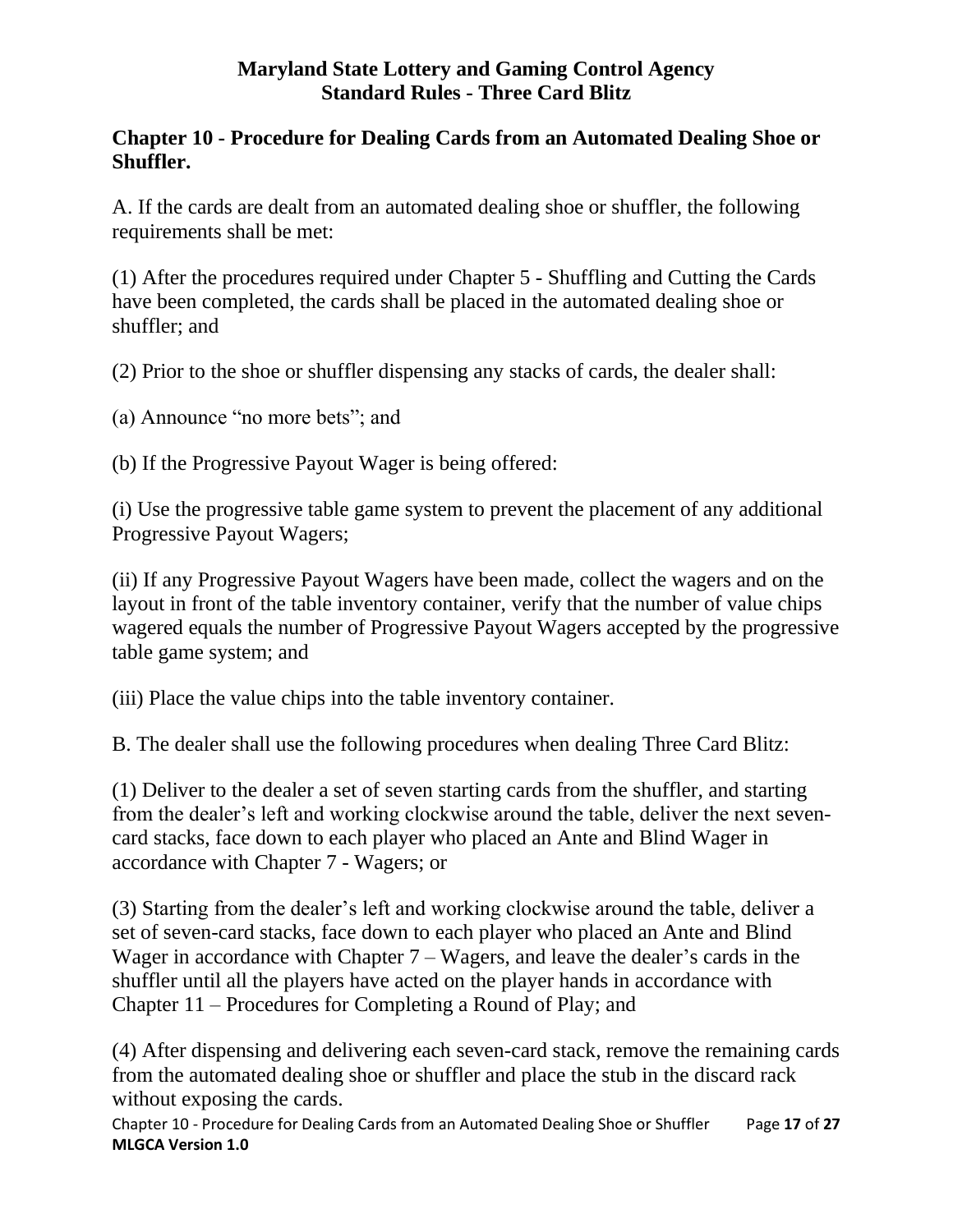C. If an automated card shuffling device described in Chapter 5 - Shuffling and Cutting the Cards is not being used, the dealer shall count the stub at least once every 5 rounds of play to determine if the correct number of cards are still present in the deck by counting the cards face down on the layout.

D. If the count of the stub indicates that 52 cards are in the deck, the dealer shall place the stub in the discard rack without exposing the cards.

E. If the count of the stub indicates that the number of cards in the deck is incorrect, the dealer shall determine if the cards were misdealt.

(1) If the cards were misdealt but 52 cards remain in the deck, all hands are void and the dealer shall return all wagers to the players.

(2) If the cards were not misdealt, all hands are void, and the dealer shall return all wagers to the players and remove the entire deck of cards from the table.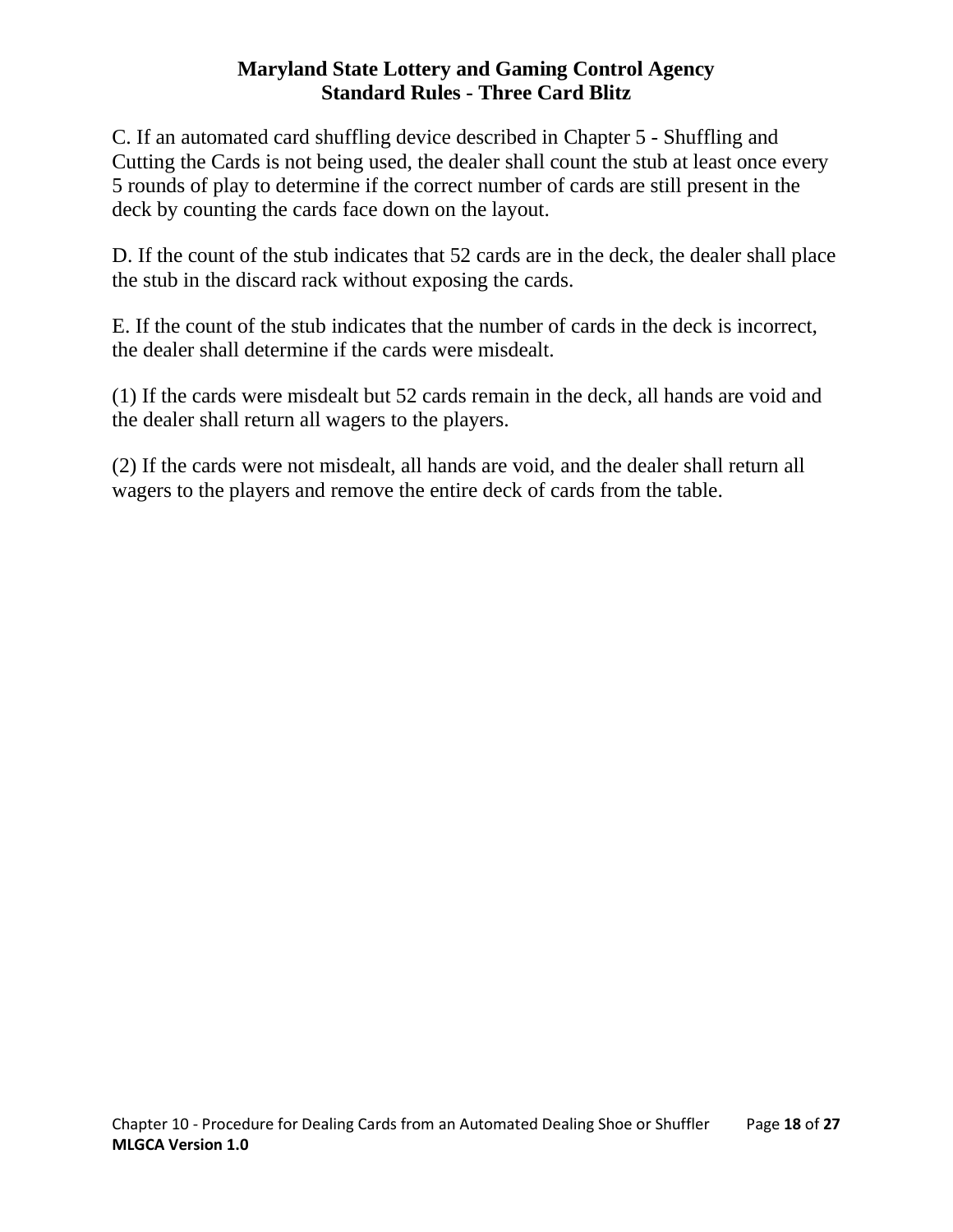## <span id="page-18-0"></span>**Chapter 11 - Procedure for Completing a Round of Play.**

A. After the dealing procedures required under Chapters 8 - Procedure for Dealing Cards from a Manual Dealing Shoe, 9 - Procedure for Dealing Cards from the Hand or 10 - Procedure for Dealing Cards from an Automated Dealing Shoe have been completed, a player shall examine the player's cards subject to the following limitations:

(1) A player who wagers at Three Card Blitz shall be responsible for the player's hand;

(2) No individual other than the dealer and the player to whom the cards were dealt may touch a player's cards; and

(3) A player shall keep all the player's cards in full view of the dealer at all times.

B. After all players have examined their cards, beginning with the player farthest to the dealer's left and moving clockwise around the table, the dealer shall ask each player who placed an Ante Wager and Blind Wager if the player wishes to make a Play Wager in an amount equal to the player's Ante Wager or forfeit the Ante Wager and Blind Wager and end the player's participation in the round of play.

C. If a player:

(1) Has placed an Ante Wager, Blind Wager and a Flush Bonus Wager but does not make a Play Wager, the player shall forfeit both the Ante Wager and the Blind Wager but does not forefeit the Flush Bonus Wager;

(2) Has placed an Ante Wager, Blind Wager and a Blitz Jackpot Wager but does not make a Play Wager, the player shall forfeit both the Ante Wager and the Blind Wager but does not forefeit the Blitz Jackpot Wager; or

(3) A Progressive Payout Wager but does not make a Play Wager, the player shall forfeit both the Ante Wager, Blind Wager and the Progressive Payout Wager.

D. After each player who has placed an Ante Wager and Blind Wager has either placed a Play Wager on the designated area of the layout or forfeited the player's Ante Wager and hand, the dealer shall:

Chapter 11 - Procedure for Completing a Round of Play Page **19** of **27 MLGCA Version 1.0** (1) Except for the cards of those players who placed a Flush Bonus Wager or Blitz Jackpot Wager, collect all forfeited wagers and associated cards and place the cards in the discard rack;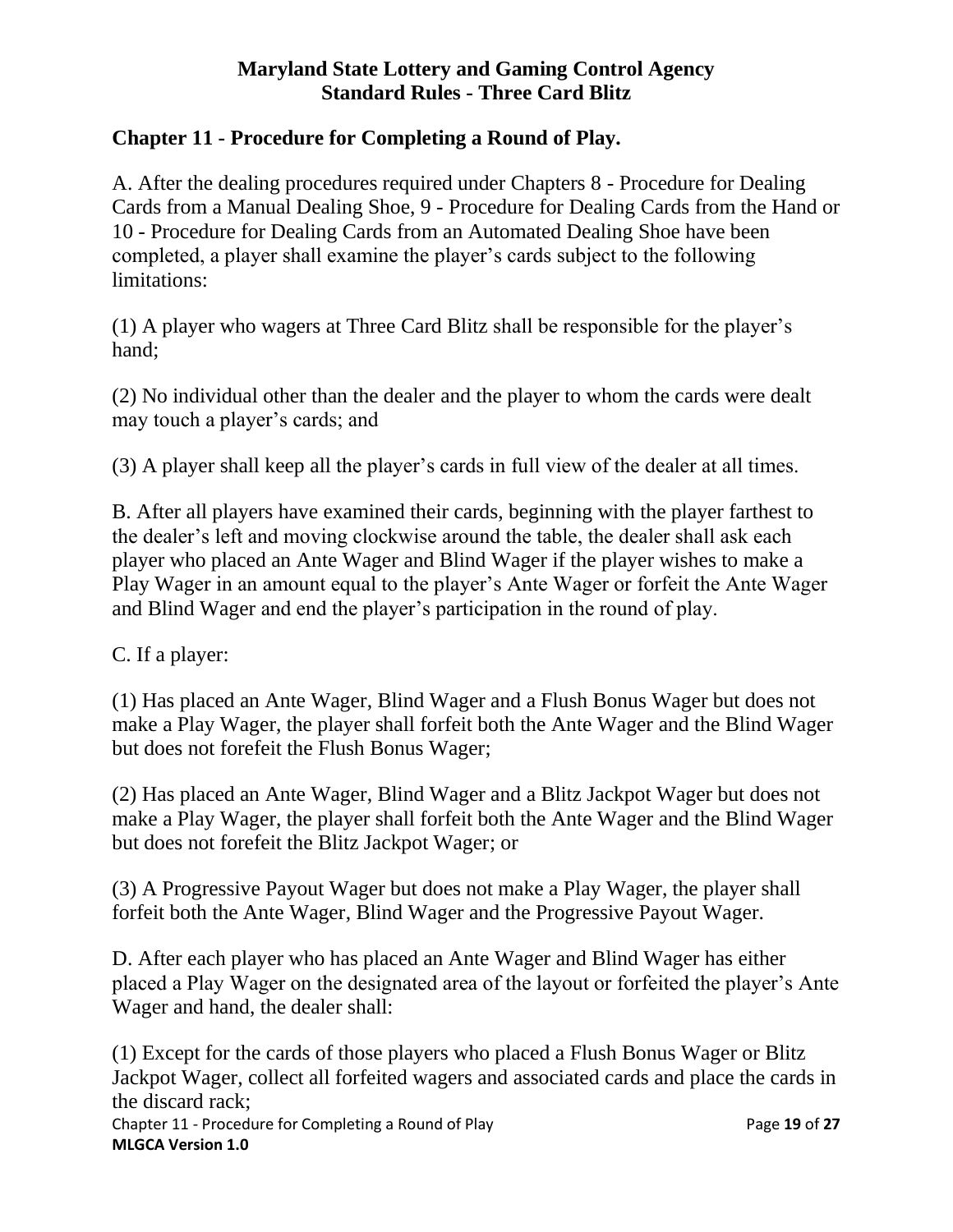(2) Reveal the dealer's cards face up or remove the dealer's cards from the shuffler and expose the dealer's cards and place the cards so as to form the highest possible ranking Three Card Blitz hand;

(3) Beginning with the player farthest to the dealer's right and continuing around the table in a counterclockwise direction, complete the following applicable procedures in succession for each player:

(a) Turn the seven cards of each player face up on the layout;

(b) Examine the cards of the player and form the highest possible ranking suited threecard hand for each player;

(c) If the player's Three Card Blitz hand is lower than the dealer's Three Card Blitz hand, immediately collect the Ante, Blind and Play Wagers made by the player;

(d) If the player's highest ranking Three Card Blitz hand is ranked higher than the dealer's Three Card Blitz hand, pay the Ante, Blind, and Play Wagers in accordance with the payout odds in Chapter 12 - Payout Odds;

(e) If the player's Three Card Blitz hand is equal to the dealer's Three Card Blitz hand, return the player's Ante, Blind, and Play Wagers;

E. After settling a player's Ante, Blind, and Play Wagers, the dealer shall:

(1) Settle any Flush Bonus Wager made by the player by determining whether the player's hand qualifies for a payout in accordance with Chapter 12 - Payout Odds;

(2) Pay a winning Flush Bonus Wager regardless of whether the player's hand outranks the dealer's hand;

(3) Settle any Blitz Jackpot Wager made by the player by determining whether the player's hand qualifies for a payout in accordance with Chapter 12 - Payout Odds;

(4) Pay a winning Blitz Jackpot Wager regardless of whether the player's hand outranks the dealer's hand;

F. The dealer shall then settle the Progressive Payout Wager, if offered by the facility operator.

(1) A winning Progressive Payout Wager shall be paid irrespective of whether the player's hand outranks the dealer's hand.

Chapter 11 - Procedure for Completing a Round of Play Page **20** of **27 MLGCA Version 1.0**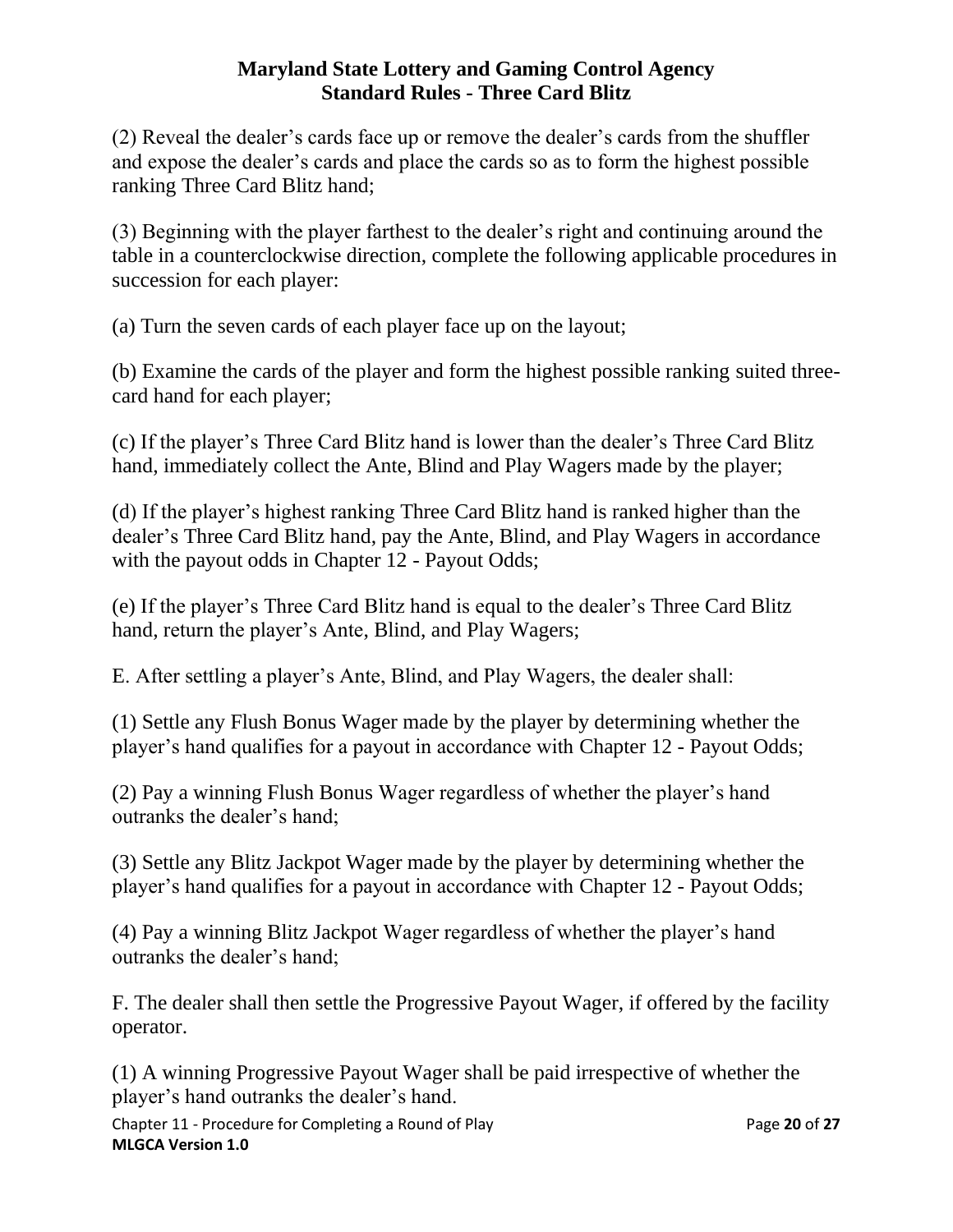(2) If a player has won a progressive payout, the dealer shall:

(a) Verify that the hand is a winning hand;

(b) Verify that the appropriate light on the progressive table game system has been illuminated;

(c) Have a floorperson or above validate the progressive payout in accordance with the facility operator's approved internal control procedures;

(d) Pay the winning Progressive Payout Wager in accordance with the payout odds in Chapter 12 - Payout Odds.

G. After all wagers of the player have been settled, the dealer shall remove all remaining cards from the table and place them in the discard rack in a manner that permits the reconstruction of each hand in the event of a question or dispute.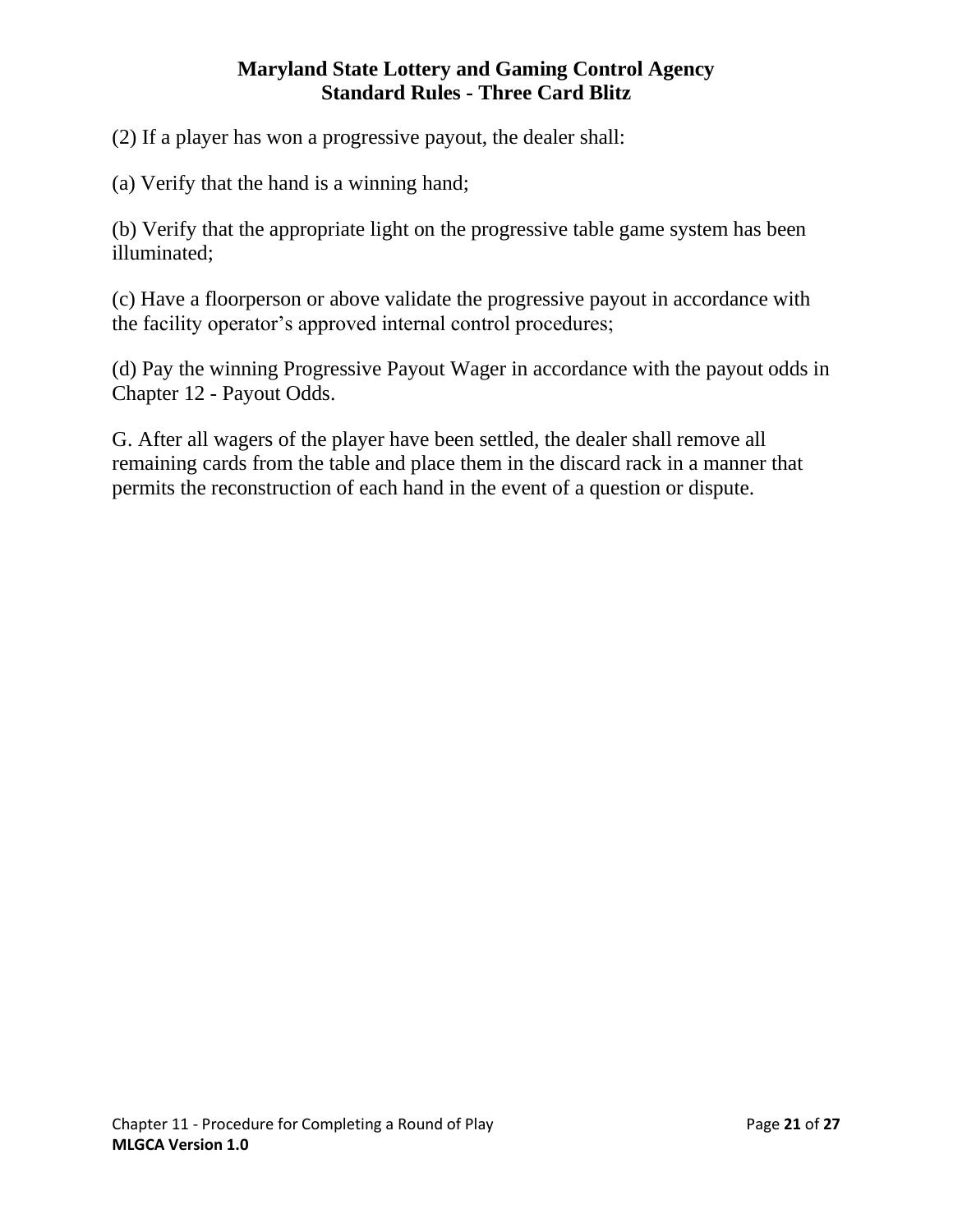# <span id="page-21-0"></span>**Chapter 12 - Payout Odds.**

A. A facility operator shall pay each winning Ante Wager and Play Wager at odds of 1 to 1.

B. A facility operator shall pay the player's winning Blind Wager in accordance with the odds in one of the following paytables; selected by the facility operator in its Rules Submission:

(1) Paytable A:

- (a) For a Double Blitz the payout is 50 to 1;
- (b) For a Royal Blitz the payout is 10 to 1;
- (c) For a Blitz the payout is 4 to 1;
- (d) For a score of 30 the payout is 3 to 1;
- (e) For a score of 29 the payout is 1 to 1;
- (f) For a score of 28 the payout is a push;
- (g) For a score of 27 the payout is a push; or
- (h) For a score of 26 or less the payout is a push;

(2) Paytable B:

- (a) For a Double Blitz the payout is 50 to 1;
- (b) For a Royal Blitz the payout is 10 to 1;
- (c) For a Blitz the payout is 4 to 1;
- (d) For a score of 30 the payout is 1 to 1;
- (e) For a score of 29 the payout is 1 to 1;
- (f) For a score of 28 the payout is 1 to 1;
- (g) For a score of 27 the payout is 1 to 1; or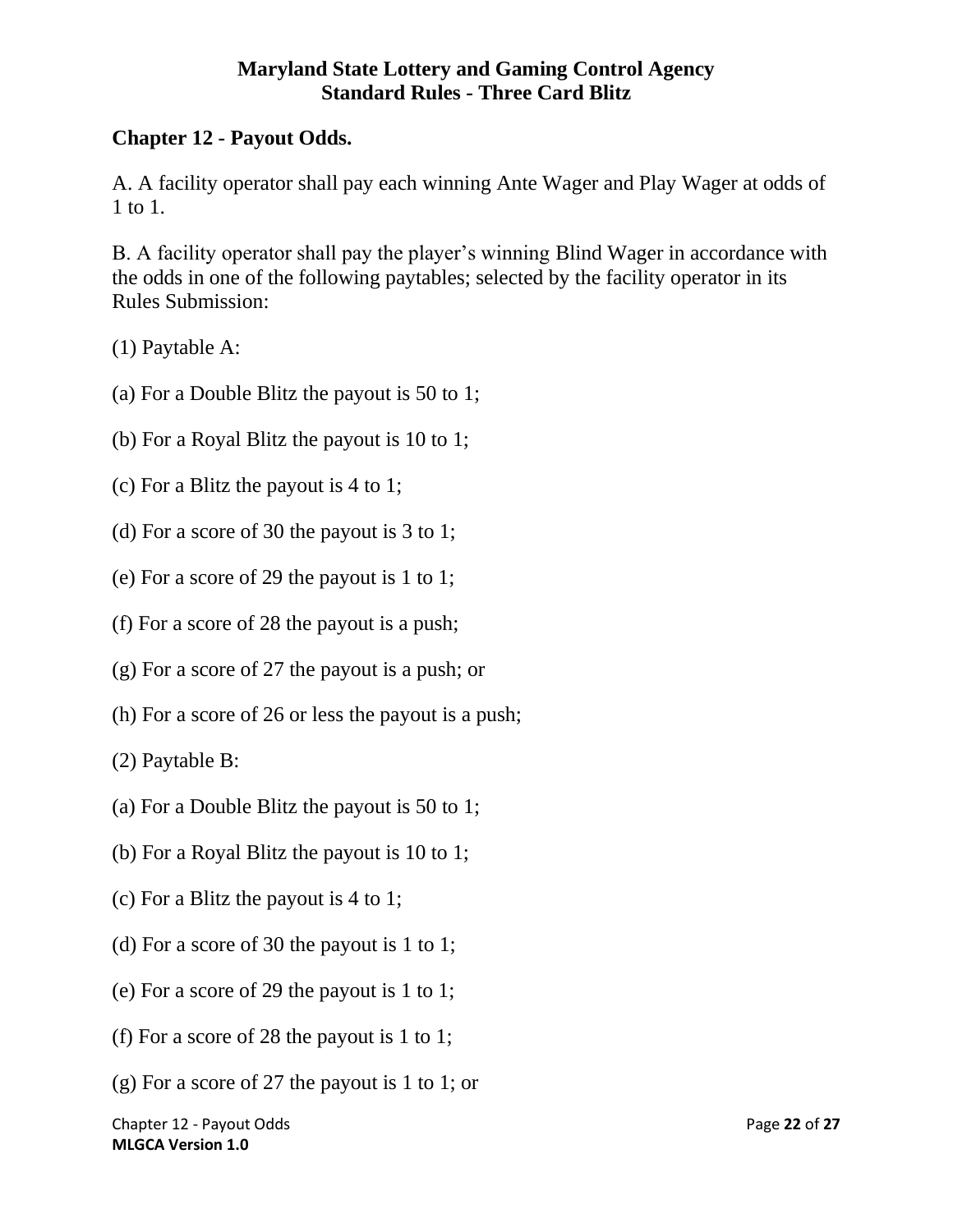- (h) For a score of 26 or less the payout is a push;
- (3) Paytable C:
- (a) For a Double Blitz the payout is 50 to 1;
- (b) For a Royal Blitz the payout is 8 to 1;
- (c) For a Blitz the payout is 4 to 1;
- (d) For a score of 30 the payout is 1 to 1;
- (e) For a score of 29 the payout is 1 to 1;
- (f) For a score of 28 the payout is 1 to 1;
- (g) For a score of 27 the payout is 1 to 1; or
- (h) For a score of 26 or less the payout is a push;

C. A player placing a Flush Bonus Wager shall be paid at the odds in the following paytable, selected by the facility operator in its Rules Submission:

(1) Paytable A:

- (a) For seven suited cards the payout is 200 to 1;
- (b) For six suited cards the payout is 50 to 1;
- (c) For five suited cards the payout is 8 to 1; or
- (d) For four suited cards the payout is 2 to 1;

D. A player placing a Blitz Jackpot Wager shall be paid at the odds in the following paytable:

- (1) Paytable A:
- (a) For a Five Card Royal Flush the payout is 2,500 to 1;
- (b) For a Double Blitz the payout is 250 to 1;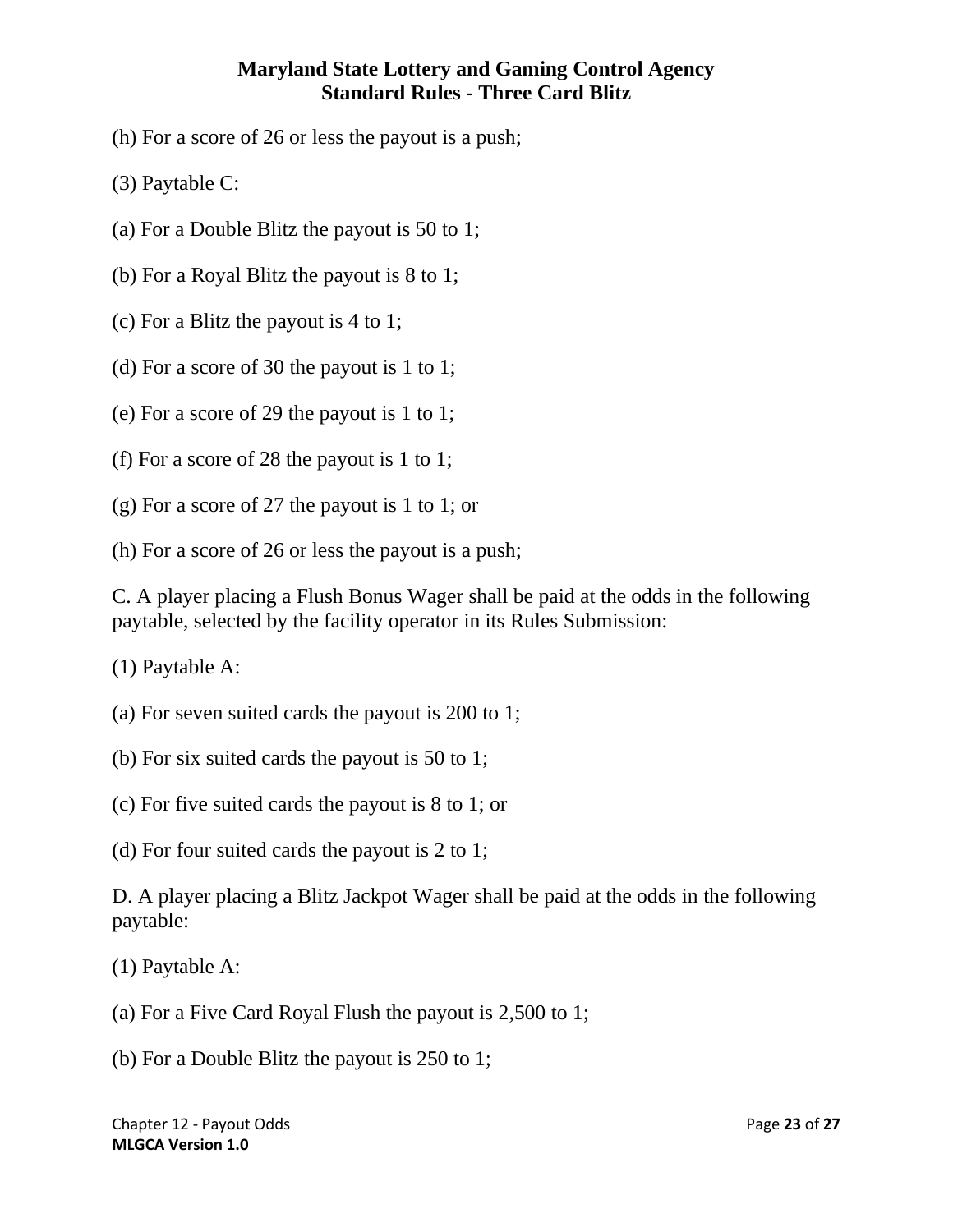- (c) For a Royal Blitz the payout is 25 to 1;
- (d) For a Blitz the payout is 10 to 1; or
- (e) For a score of 30 the payout is 5 to 1.
- E. If a facility operator offers the Progressive Payout Wager:

(1) A player placing a Progressive Payout Wager shall be paid at the odds in one of the following paytables selected by the facility operator in it Rules Summission:

(a) Paytable A:

- (i) For a Five Card Royal Flush the payout is 100 percent of meter 1;
- (ii) For a Royal Blitz in Diamonds the payout is 100 percent of meter 2;

(iii) For a Royal Blitz in Hearts the payout is 100 percent of meter 3;

- (iv) For a Royal Blitz in Spades the payout is 100 percent of meter 4;
- (v) For a Royal Blitz in Clubs the payout is 100 percent of meter 5;
- (vi) For a Double Blitz the payout is 200 to 1;
- (vii) For a Blitz the payout is 6 to 1;
- (viii) For a Score of 30 the payout is 3 to 1; or
- (ix) For a Score of 29 the payout is 2 to 1;
- (b) Paytable B:
- (i) For a Five Card Royal Flush the payout is 100 percent of meter 1;
- (ii) For a Royal Blitz in Diamonds the payout is 100 percent of meter 2;
- (iii) For a Royal Blitz in Hearts the payout is 100 percent of meter 2;
- (iv) For a Royal Blitz in Spades the payout is 100 percent of meter 3;
- (v) For a Royal Blitz in Clubs the payout is 100 percent of meter 3;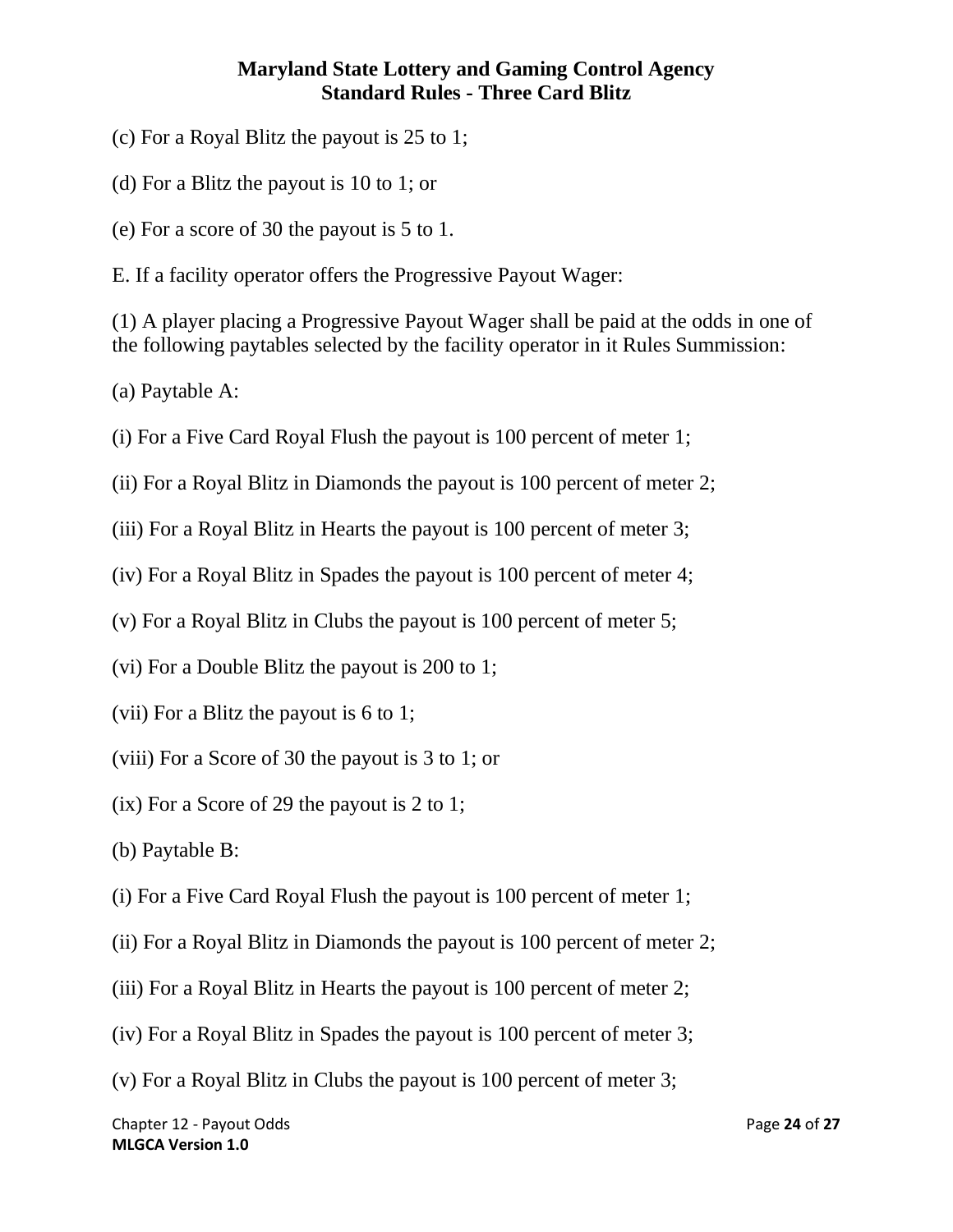(vi) For a Double Blitz the payout is 200 to 1;

(vii) For a Blitz the payout is 6 to 1;

(viii) For a Score of 30 the payout is 3 to 1; or

(ix) For a Score of 29 the payout is 2 to 1;

(2) A player shall receive the payout for only the highest ranking hand formed;

(a) Except, if the player has a "Double Blitz" hand they shall receive both the "Double Blitz" payout and any qualifying "Royal Blitz" jackpot payout.

(3) The facility operator's Rules Submission shall include the:

(a) Rate of progression for the meter used for the progressive payout in  $\S E(1)$  of this chapter; and

- (b) Initial and reset amount, which shall be at least:
- (c) Paytable A;
- (i) \$1,000 for meter 1;
- (ii) \$30 for meter 2;
- $(iii)$  \$30 for meter 3;
- (iv) \$30 for meter 4; and
- (v) \$30 for meter 5;
- (d) Paytable B;
- (i) \$1,000 for meter 1;
- (ii) \$30 for meter 2; and
- (iii) \$30 for meter 3.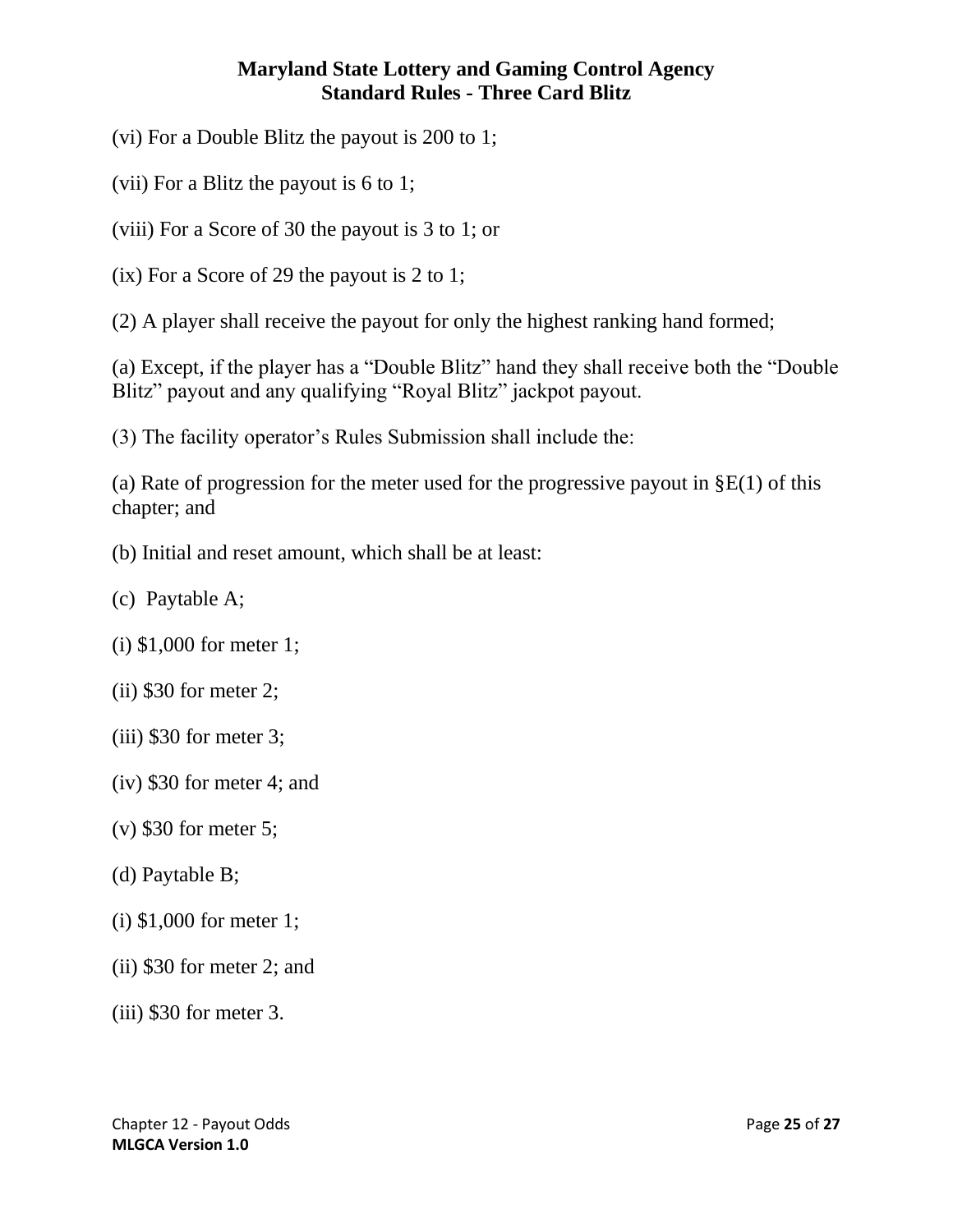(4) Winning Progressive Payout Hands shall be paid in accordance with the amount on the meter when it is the player's turn to be paid in accordance with Chapter 11 - Procedure for Completing a Round of Play.

(a) Jackpot meter payouts shall be rounded up to the nearest \$1.00 when awarded.